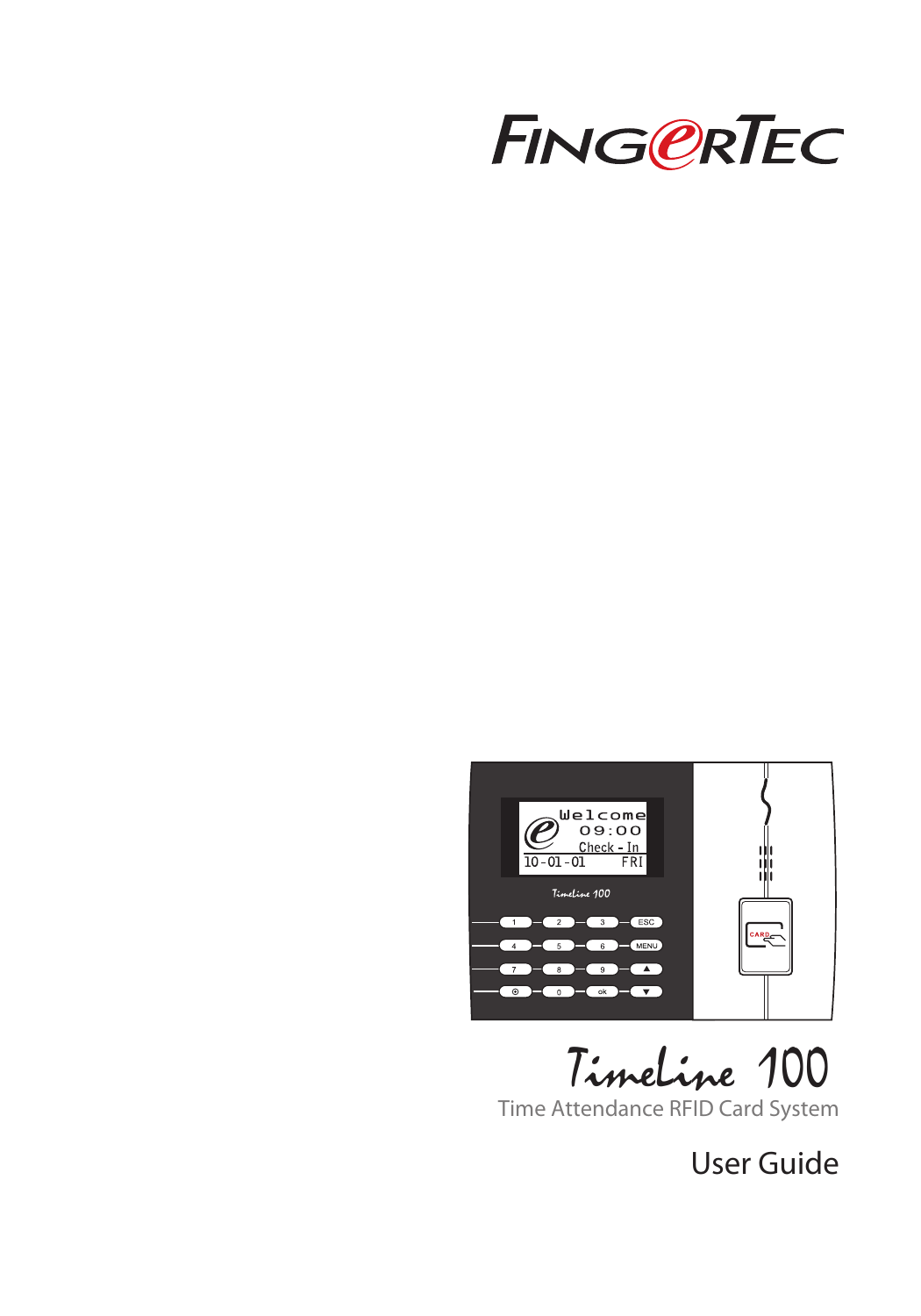### **CONTENTS**

- 3-4 Chapter 1 GETTING STARTED Viewing the User Guide in the Internet Terminal Included Accessories Included Printed Materials Activating Terminal Registering Terminal
- 5-7 Chapter 2 BASICS

Introduction to Products Overview Keypad Battery Date/Time Voice Control Security Features Cleaning Terminal Restarting and Resetting Terminal

8-11 Chapter 3 • INSTALLATION & COMMUNICATIONS

Installation Communications TCMS V3 Online Activation Installation and Setup of TCMS V3 Connecting Terminal to TCMS V3 Using USB to Download/Upload Data Communication Key

- 12-13 Chapter 4 USER Enrolling User Verifying User Adding User Information Deleting User Access Level/Privilege
- 14-16 Chapter 5 SYSTEM General Settings Update Firmware System Information Log Information (Log Opt)
- 17 Chapter 6 DATA Deleting Transaction Logs Deleting All Data Managing User Privileges Resetting to Factory Settings
- 18 Chapter 7 USB Understanding the Need for USB Flash Disk Type of USB Downloading Attendance Logs Downloading User Data Uploading User Data from USB to Terminal Uploading Short Messages
- 19 Chapter 8 RFID CARD FUNCTION Enrollment of RFID Card Deleting RFID Card Changing Card ID
- 20 Chapter 9 HID CARD FUNCTION Registering HID Card Deleting HID Card
- 21 Chapter 10 AUTO TEST Who Should Do The Auto Test? Run All Tests At Once FLASH Test LCD Test Voice Test FP Reader Key Test RTC Test
- 22 TROUBLESHOOTING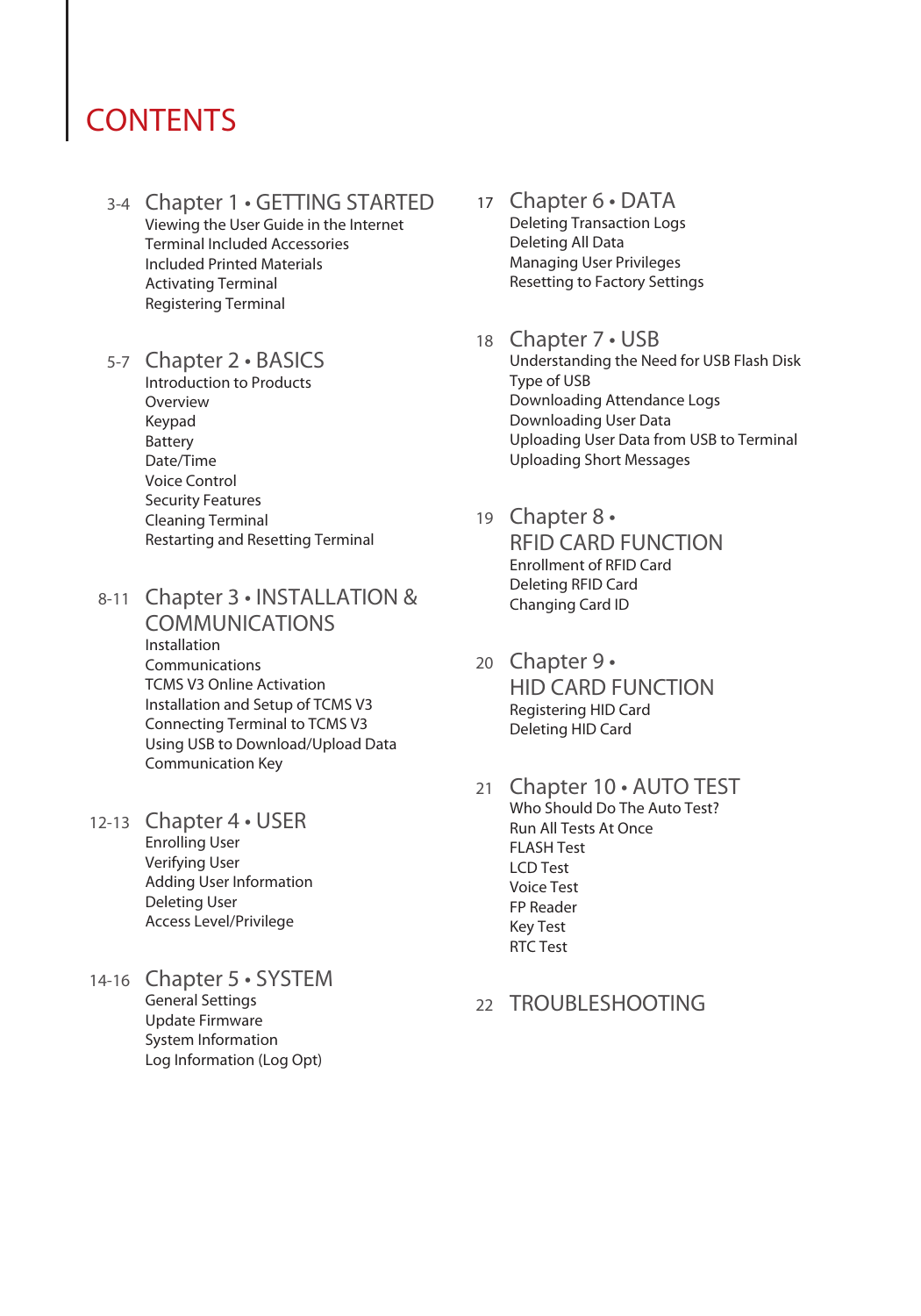# 1• GETTING STARTED

### Viewing the User Guide

The User Guide is available online at http://www.fingertecaustralia .com.au/files/users/ timeline100usermanual.pdf.

### Terminal Included Accessories



Siren Cable For connecting the terminal to external siren.



DC 5V Power Adaptor For supplying power to the terminal.

A Packet of Bolts Use the screws to hold the back plate of the terminal against a wall.



RFID Cards (5 pieces) For card enrollment and verification.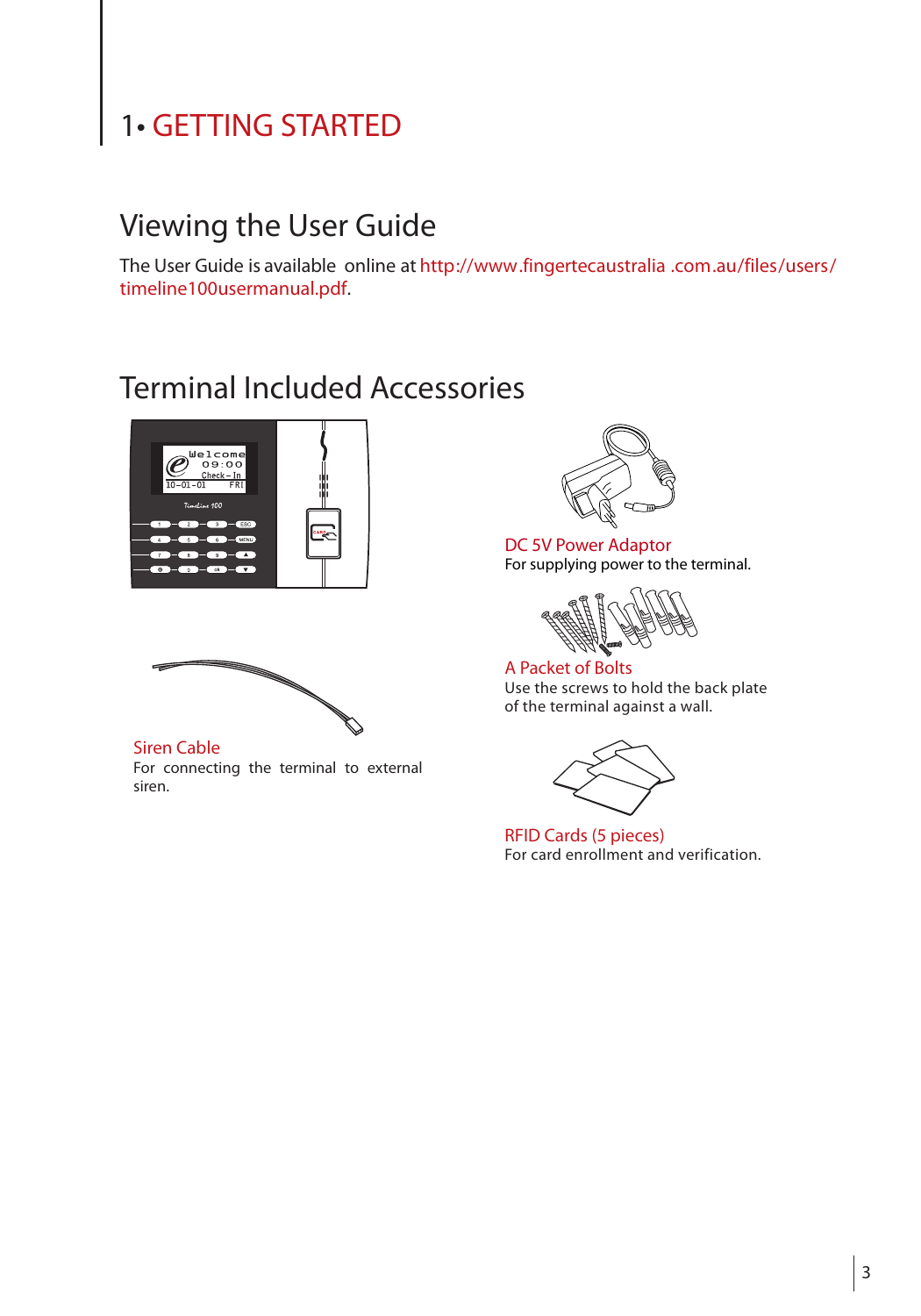# Included Printed Materials

- FingerTec Comprehensive DVD
- Quick Start Guide
- User Enrollment Template Form
- Warranty Card

# Activating Terminal

Every FingerTec access control model comes bundled with a unique license key. To start using the terminal with TCMS V3, you must connect the terminal to TCMS V3 and perform online activation. TCMS V3 reads the serial number of your terminal and sends it for verification at the FingerTec server via Internet.

In case you do not have an Internet connection, you would need to do offline activation. Please send the serial number and models of your terminals to your local resellers or support@fingertecaustralia.com.au to request for a product key.

# Registering Terminal

Make sure that you register your terminal's warranty with us at http://www.fingertec. com/ver2/english/e\_warranty.htm.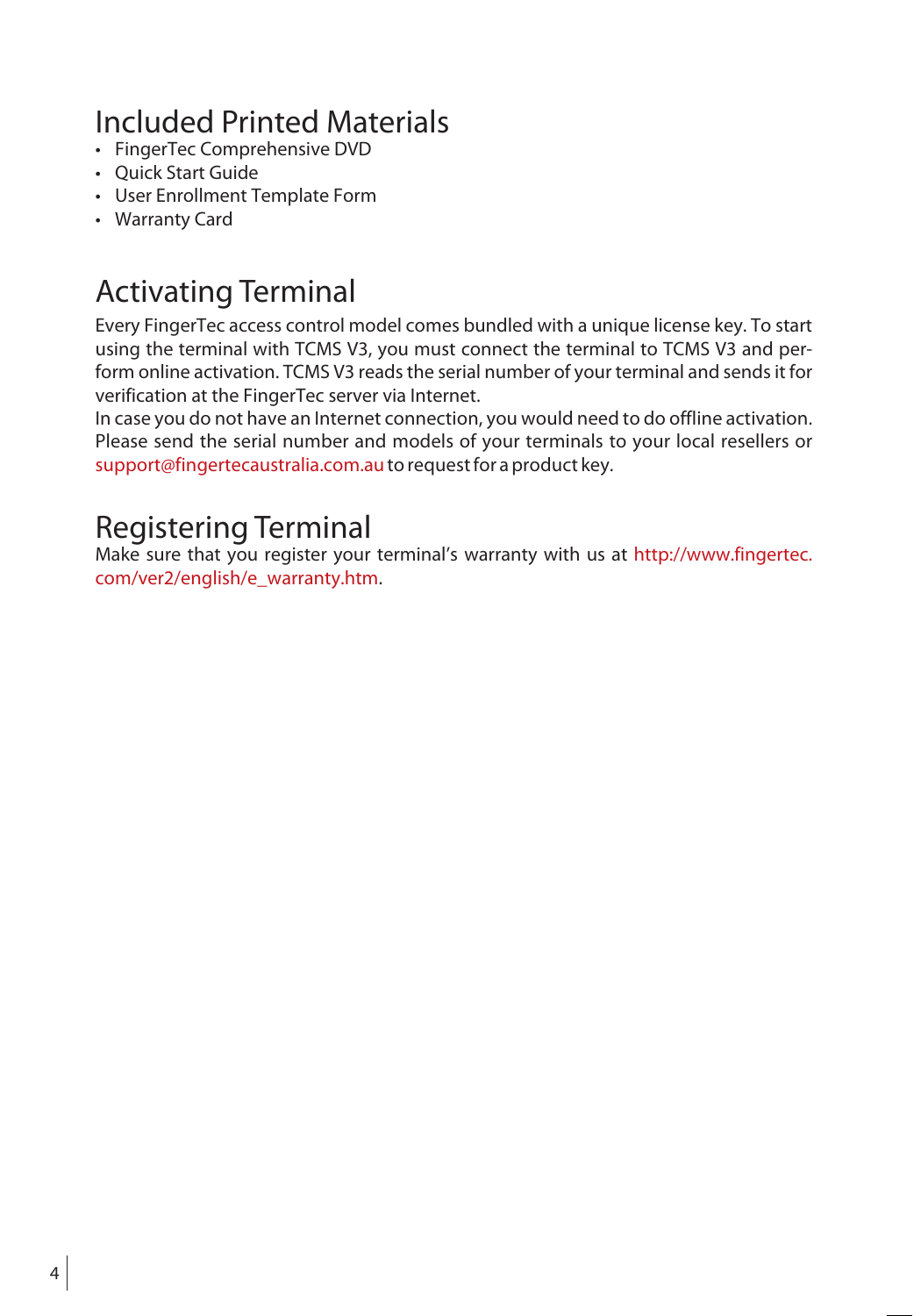# 2 • BASICS

### Introduction to Products

FingerTec is a renowned brand name for commercial products for door access and time attendance systems. FingerTec offers a wide range of products to cater to the growing needs for biometrics products in office/home automation as well as in security industry.

FingerTec terminals are loaded with powerful microprocessor that can process biometrics authentication methods for accurate personal identifications and for collection of precise data for time attendance. In addition, some fingerprint terminals are made to accept card verification as an added security measure.

This manual covers time attendance models of FingerTec products from TimeLine100 model. The terminal acts as a tool to collect attendance data. For a processing of attendance data, FingerTec is providing a powerful time management software, TCMS V3 to process data and provide accurate and reliable attendance reports.



# **Overview**

| <b>ITEM</b>         | <b>FUNCTION</b>                                                                                                                                                                                                                                            |  |
|---------------------|------------------------------------------------------------------------------------------------------------------------------------------------------------------------------------------------------------------------------------------------------------|--|
| <b>LCD Screen</b>   | Displaying status of terminal, day, date and time.                                                                                                                                                                                                         |  |
| <b>LED Display</b>  | <b>Green LED</b> – The terminal is working fine and it is in standby mode.<br>Red LED - There is an error at the terminal that requires checking. For<br>first time use, the terminals need to be charged fully to avoid having<br>the red light blinking. |  |
| Keypad              | To input instructions into the terminal and to allow configuration.                                                                                                                                                                                        |  |
|                     | REID Card Induction Area Area that reads REID cards.                                                                                                                                                                                                       |  |
| <b>Speaker</b>      | For terminal voice emission.                                                                                                                                                                                                                               |  |
| <b>Reset Button</b> | To restart the terminal as and when required.                                                                                                                                                                                                              |  |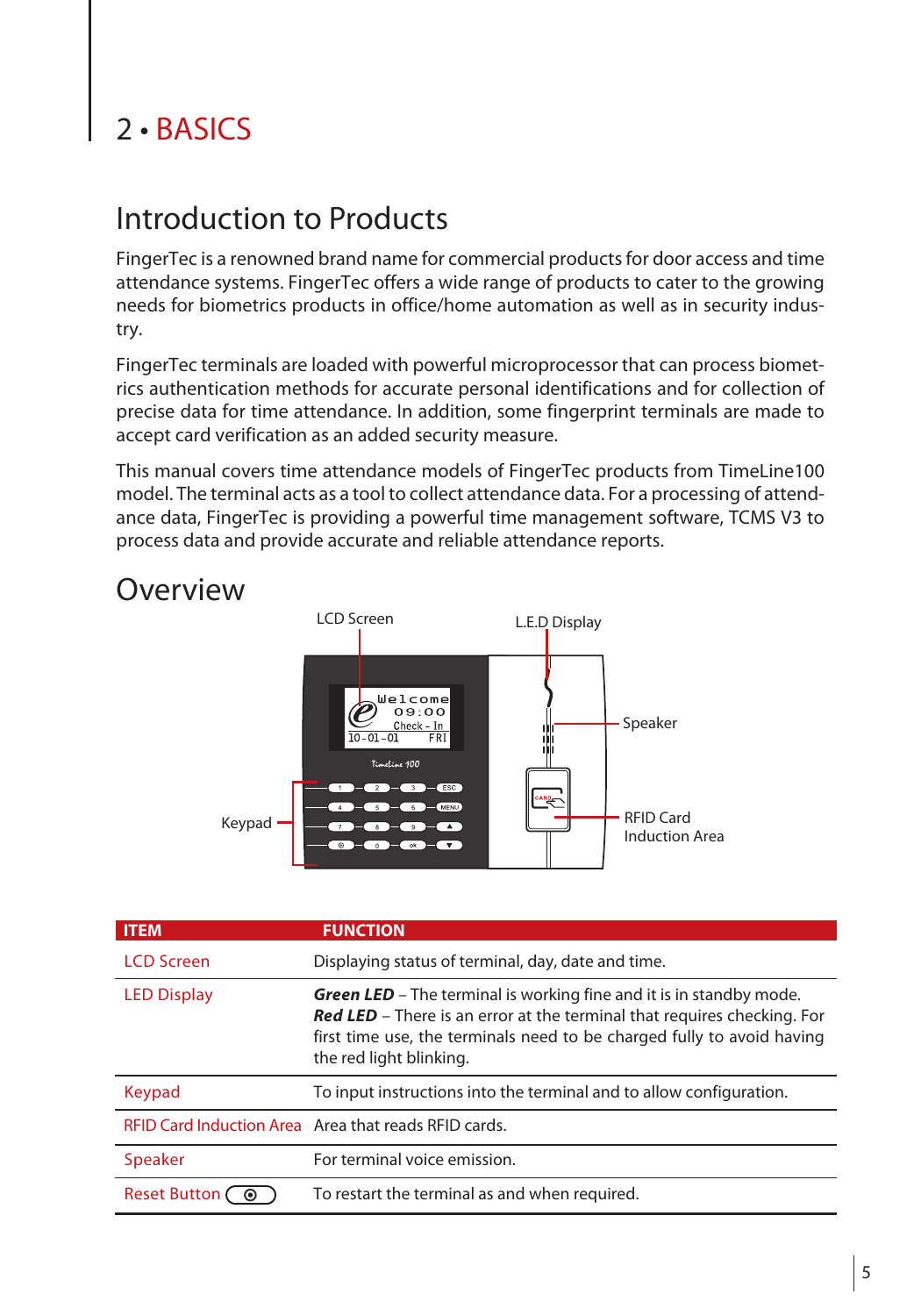# Keypad

|    | 2 | 3    | ESC |
|----|---|------|-----|
| 4  | 5 | 6    |     |
|    | 8 | 9    |     |
| ⊙, |   | MENU | OK  |

You can insert inputs into the terminals through the keypad. It contains numbers from 0-9, power on/off button, an OK button, an ESC/Cancel button, a Scroll up/down button, a doorbell button and a Menu button.

# Battery

Fingerprint terminals operate using power supply from a standard power outlet.

Mini UPS: Mini UPS 5V provides mobile power supply to the terminals. Charge the mini UPS sufficiently for optimum performance. Refer to http://accessory.fingertec.com for more information about accessories.

# Date/Time

The terminals display the date and time at the home screen. Choose the date and time format based on your preference. Press Menu > Options > Systems Options > Date/Time > set your time and save.

To change the date format: Press Menu > Options > Systems Options > Fmt > Determine the date format based on your preference.

# Voice Control

Voice Control lets you control the level of volume emitted by the terminal.

### **Turn On/Off**

The system lets you turn on/off the voice based on your preference. Press Menu > Options > System Option > Adv Option > Voice > Y/N.

#### **Adjust Volume**

Default volume of the terminal's voice is 67. The volume can go as high as 100 and as low as 0. To sustain the performance of the speaker, it's recommended to stay at range 60-70. To adjust the volume Press Menu > Options > System Option > Adv Option > Adj VOL (%) > adjust accordingly .

# Security Features

Security features help protect the information in the terminal from being accessed by unauthorized individuals.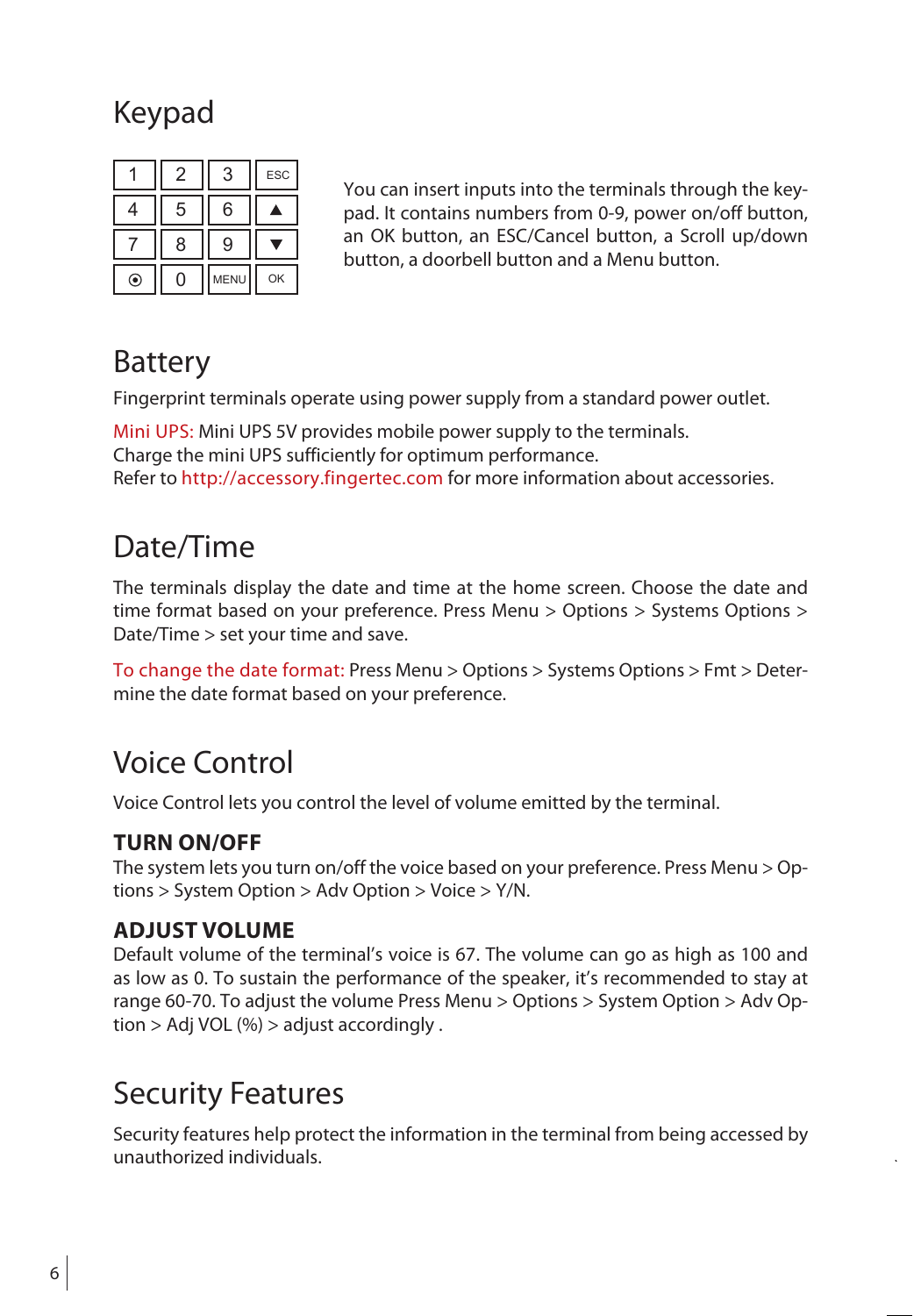#### **Admin Affirm**

Register an administrator to the system by enrolling, fingerprint or password to a user ID. Press Menu > User Manage > Enroll Admin > Choose enrollment method > Perform enrolment and Save. After enrolling an administrator, the main menu can only be accessed by the administrator.

# Cleaning Terminal

### **Cleaning The Body**

Use a dry cloth to clean the terminal's body. Do not use any liquids, household cleaners, aerosol spray, solvents, alcohol, ammonia and abrasive solutions to clean the body of the terminal because it could damage it.

# Restarting and Resetting Terminal

If a feature isn't functioning as it should, try restarting or resetting the terminals

#### **Restarting the terminal**

Push the On/Off button or "reset button" on the terminal to restart the terminal. If you can't restart the terminal, or if the problem persists, you might want to reset.

### **Resetting the Terminal**

Press Menu > Option > System Option > Adv Opt > Rest terminal. Resetting of the terminal will cause all yoursettingsto return to it's original factory settings. Make sure that you have backed up all data before you proceed.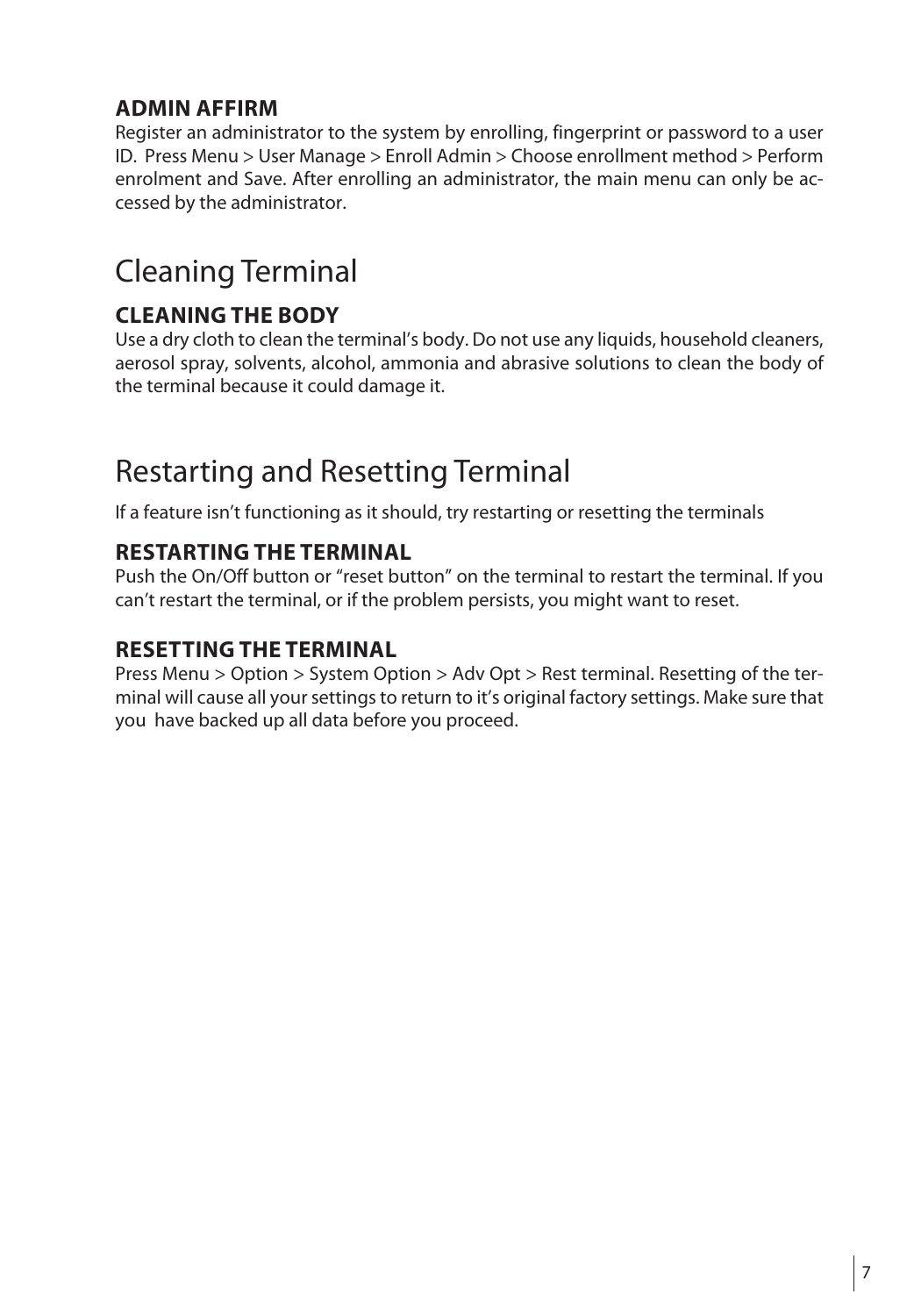# 3 • INSTALLATIONS & COMMUNICATION

## Installations

FingerTec terminals offer several connections for power and communications. Installations of FingerTec time attendance terminals are simple.

#### **Mount On Wall**

- After measuring the height accordingly and make relevant marking on the wall, drill the screws into the wall to secure the back plate.
- Attach the terminal to the back plate and tighten the screws. Refer to Appendix I for dimensions and measurements of installation.

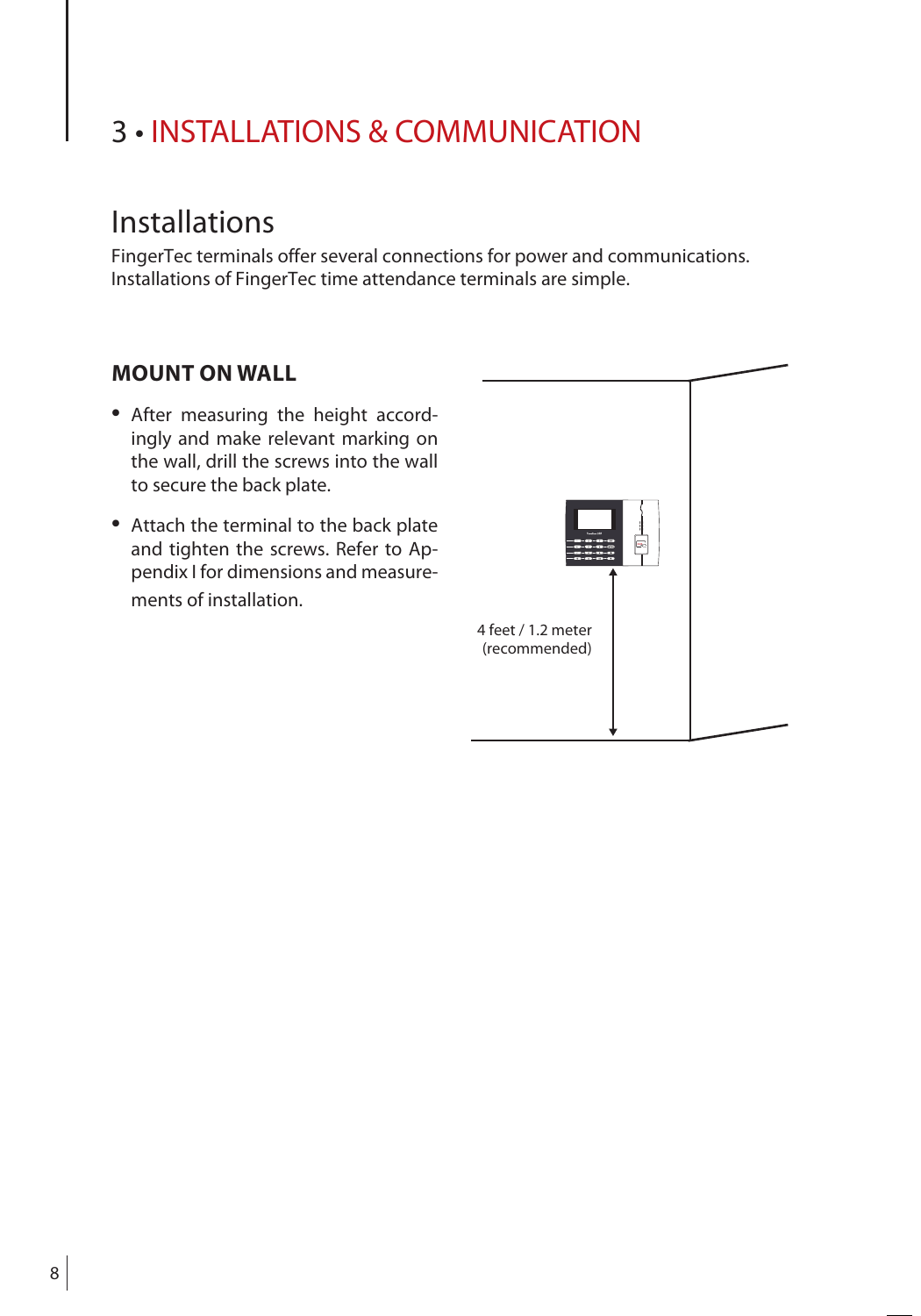# Wiring for Power Supply

Connection points for power and communication are available on top of the terminals. Refer to the following diagrams for the terminals you require.



#### **USB Port**

Linking with USB flash disk for remote data transfer.



#### **TCP/IP Port**

Connect with CAT 5 cable for LAN connection, one end to this port and another end to the computer's TCP/IP Port.

TCP/IP for Single Connection – *Linking the terminal to a single computer using TCP/IP requires Ethernet 10/100Base-T Crossover Cable. The cable can be used to cascade hubs or to connect Ethernet stations back-to-back without a hub. It works with both 10Base-T and 100Base-TX.*

TCP/IP for Network Connection – *Linking the terminals to multiple computers using TCP/IP requires Ethernet 10/100Base-T Straight Thru Cable or "whips". The cable works with both 10Base-T and 100Base-TX, connecting a network interface card to a hub or network outlet.* 

| <b>JOINT 1 PIN</b> |  |                                                     | <b>JOINT 2 PIN</b> |  |
|--------------------|--|-----------------------------------------------------|--------------------|--|
| $TX+$              |  |                                                     | $RX+$              |  |
| TX-                |  | $2 \bullet$ 6.                                      | RX-                |  |
| $RX+$              |  | $\overline{\phantom{a}3}$ $\overline{\phantom{a}1}$ | $TX+$              |  |
| RX-                |  |                                                     | TX-                |  |



#### **Power Supply Port**

Insert the Power Adapter point to this port for power.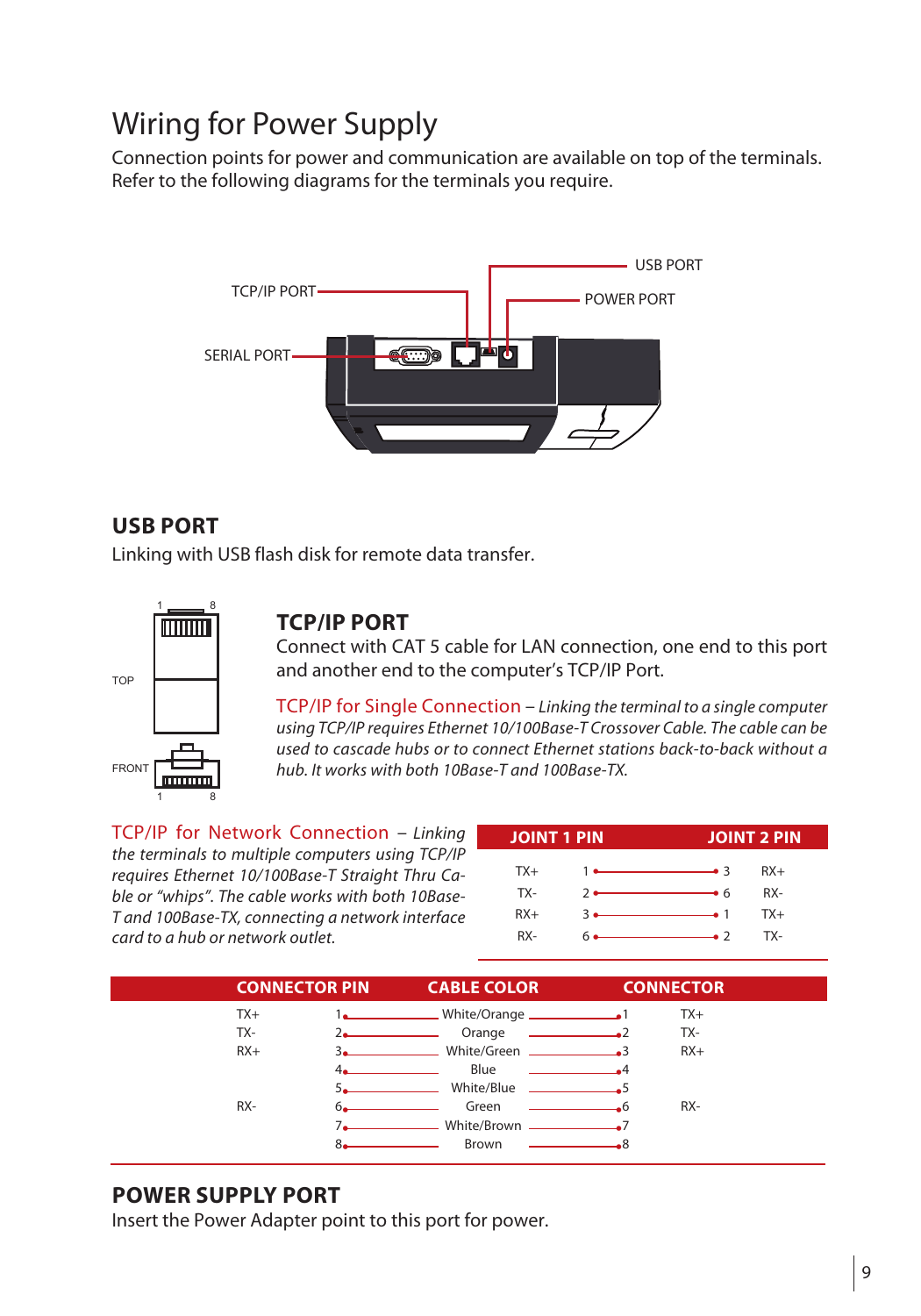### **RS 232/RS 485/Wie gan d Connection Port**

RS232 – *Connection to a computer using RS232 cable.*

RS485 Single Connection - *Connection to a single computer using RS485 wire.*

RS485 Network Connection - *Connection to multiple computers using Daisy Chain connection.*

Wiegand Output – *Connecting with third party connector or terminal(s).*

# TCMS V3 Online Activation

TCMS V3 is a genuine software by FingerTec. Every FingerTec time attendance model comes bundled with a unique license key. To start using the terminal with TCMS V3, you must connect the terminal to TCMS V3 and perform an online activation. TCMS V3 reads the serial number of your terminal and sends it for verification at the FingerTec server via the Internet.

In case you do not have an Internet connection, you need to do offline activation. Please send the serial number and model of your terminal to your local reseller or support@fingertecaustralia.com.au to request for a product key.

### t Installation and Setup of TCMS V3

Install TCMS V3 in a PC that fulfils the software's minimum requirements. Refer to http://www.fingertec.com/customer/download/postsales/SUM-TCMSV3-E.pdf for the TCMS V3 user guide online. Setup Wizard will require you to do online activation before any connection is established between TCMS V3 and the terminal(s).

# Connecting the Terminals to TCMS V3

# **Dete rminin g Termina l Numbe r**

Identify the number of your terminals to differentiate them between one another. TCMS V3 can connect up to 999 units of terminal. Press Menu > Options > Comm Opt > Dev Num > Select the number.

### **Usin g TCP/IP**

IP address is important, as it is a unique address of the terminal in LAN. Without the IP address, locating the specific terminal is not possible. *To input the IP address of the terminal:* Press Menu > Options > Comm Opt > IP Addr > Key in IP address.

### **SETTING UP ETHERNET**

It is important to setup the Ethernet to connect the terminals using TCP/IP connection. *Setting up the Ethernet is done by enabling the Ethernet function:*  Press Menu > Options > Comm Opt > Ethernet > Yes.

Turn off the terminal after you have set the Ethernet setting to Yes. Now, plug-in the network plug to the Ethernet interface and turn the power on.

*Determining the Netmask, Gateway and NetSpeed:* For TCP/IP connection,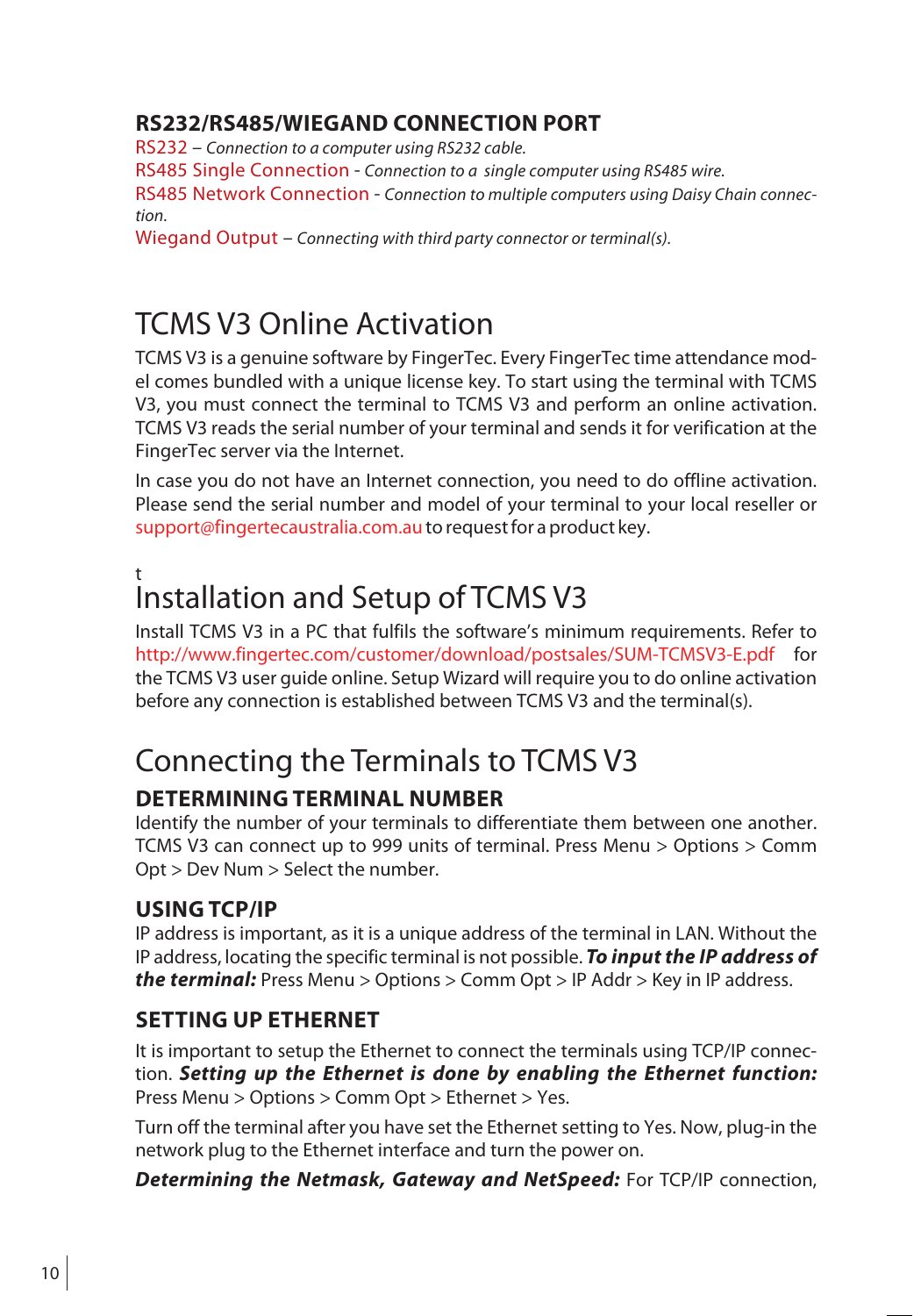please configure the netmask, gateway and netspeed for the terminal.

Press Menu > Options > Comm Opt > NetMask > Insert the numbers.

Press Menu > Options > Comm Opt > Gateway > Insert the numbers.

Press Menu > Options > Comm Opt > NetSpeed > Choose the speed of your Ethernet connection.

### **Usin g RS 232 Connection**

For connection via RS232,baudrate is the determinant of communication speed between the terminal and the software. The higher the baudrate, the faster the speed is.

*To turn on RS232 connection and set the baudrate:* Press Menu > Options > Comm Opt > RS232 > Change the RS232 connection to Y.

*To change baudrate:* Press Menu > Options > Comm Opt > Baudrate > Change the Baudrate accordingly.

### **Usin g RS 485 Connection**

For connection via RS485, baudrate is also the determinant of communication speed between the terminal and the software but the speed must be according to the speed of theconverter. Check your converter for the speed.

*To turn on RS485 connection and set the baudrate:* Press Menu > Options > Comm Opt > RS232 > Change the RS485 connection to Y.

*To change baudrate:* Press Menu > Options > Comm Opt > Baudrate > Change the Baudrate accordingly.

# Using USB to Download/Upload Data

A USB flash disk is useful in cases where the terminal is installed far from a PC or there is a connection problem. To determine the type of USB flash disks compatible with the terminal, please refer to your reseller. Using USB Press Menu > PenDrive Mgmt > Choose the operation that you want to carry out via USB flash disk.

# Communication Key

Since the software is controlled by a product key, set the COMM key to zero. Press Menu > Options > Comm Opt > COMM Key > Set to 0.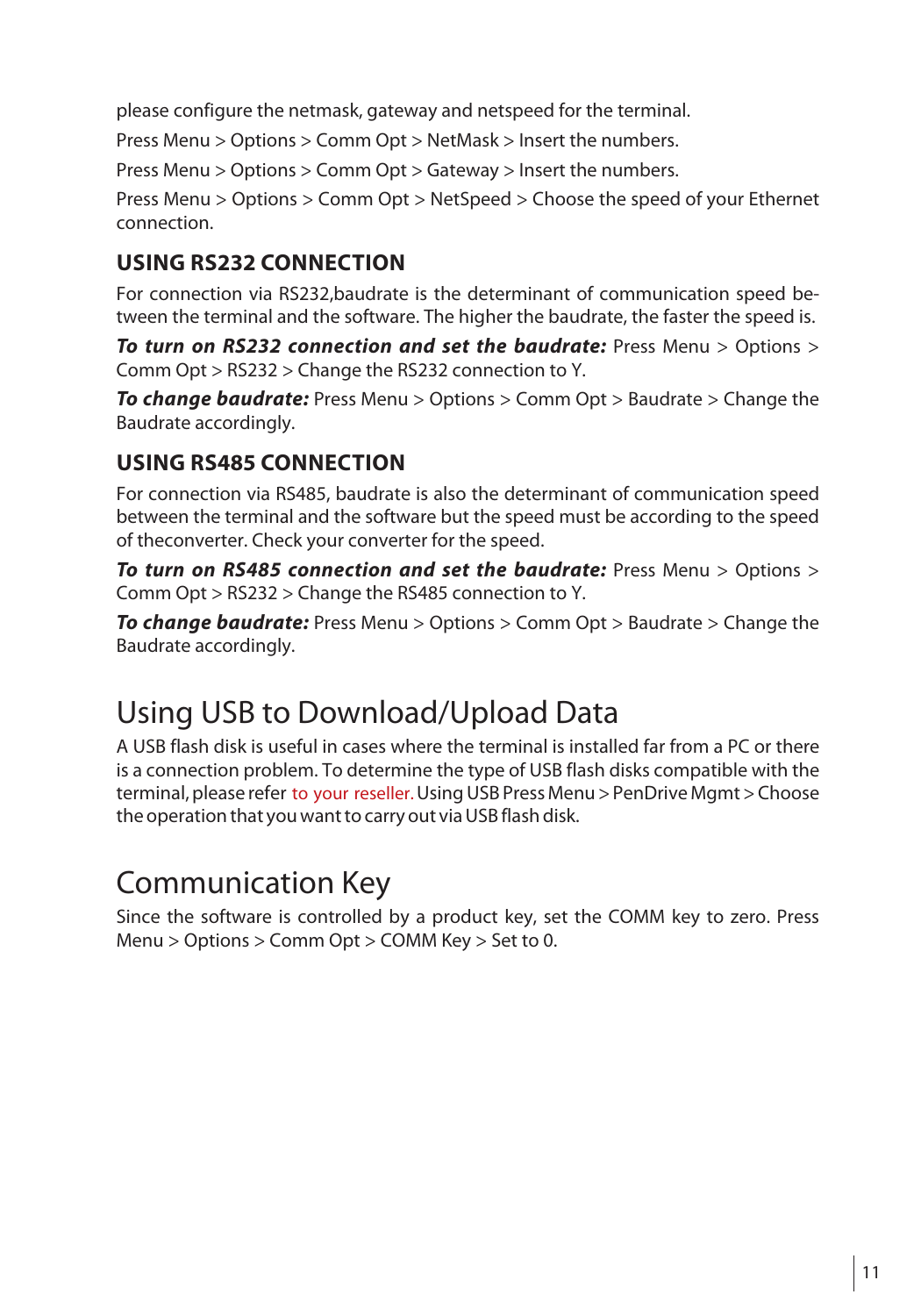# 4 • USER

# Enrolling User

The terminals can enroll fingerprint templates, passwords and card information. This chapter covers all possible user enrollments in the terminals.

Caution: Enrollment of supervisor or administrator is important to making sure of the terminals data safety. Prior to enrolling new user, supervisor has to be enrolled first by using any of methods mentioned below. Select Enroll Admin > Choose the Privilege Level either Supervisor or Administrator to proceed.

#### **Card Enrollment**

The default card for the terminal with card reading feature isthe RFID card. MiFare and HID card systems are available upon request.

Enrolling card: Press Menu > User Manage > Enroll User > Reg RFID > New Enroll? > OK > Key in User ID (PIN) > Wave the card at the scanning area until the screen displays the Card ID > (OK) Save

#### **Password Enrollment**

The terminals offer password verification and maximum length of password is 5 digit.

Enrolling password: Press Menu > User Manage > Enroll User > Enroll Pwd > New Enroll? > OK > Key in User ID (PIN) > OK > Input your password > LCD showing the ID with minus -P to indicate that the user ID is using password > OK (Save)

Changing password: Press Menu > User Manage > Enroll User > Enroll Pwd > ESC > Input User ID > OK > Change your password > LCD showing the ID with minus -P to indicate that the user ID is using password > OK (Save)

### Verifying User **Voice Message**

| <b>VOICE / MESSAGE</b> | <b>WHAT DOES IT MEAN?</b>                                                                                                         |
|------------------------|-----------------------------------------------------------------------------------------------------------------------------------|
| "Verified"             | Identity verification is successful, the terminal stores the transaction<br>logs and opens the door (if connected to door access) |
| "Try again please"     | Identity verification is failed because card is not available in the ter-<br>minal or the password is incorrect.                  |
| "Admin Affirm"         | You are not an administrator of the system and you cannot access<br>Menu page                                                     |
| "Invalid ID"           | For 1:1 verification, User ID entered does not match with finger-<br>print.                                                       |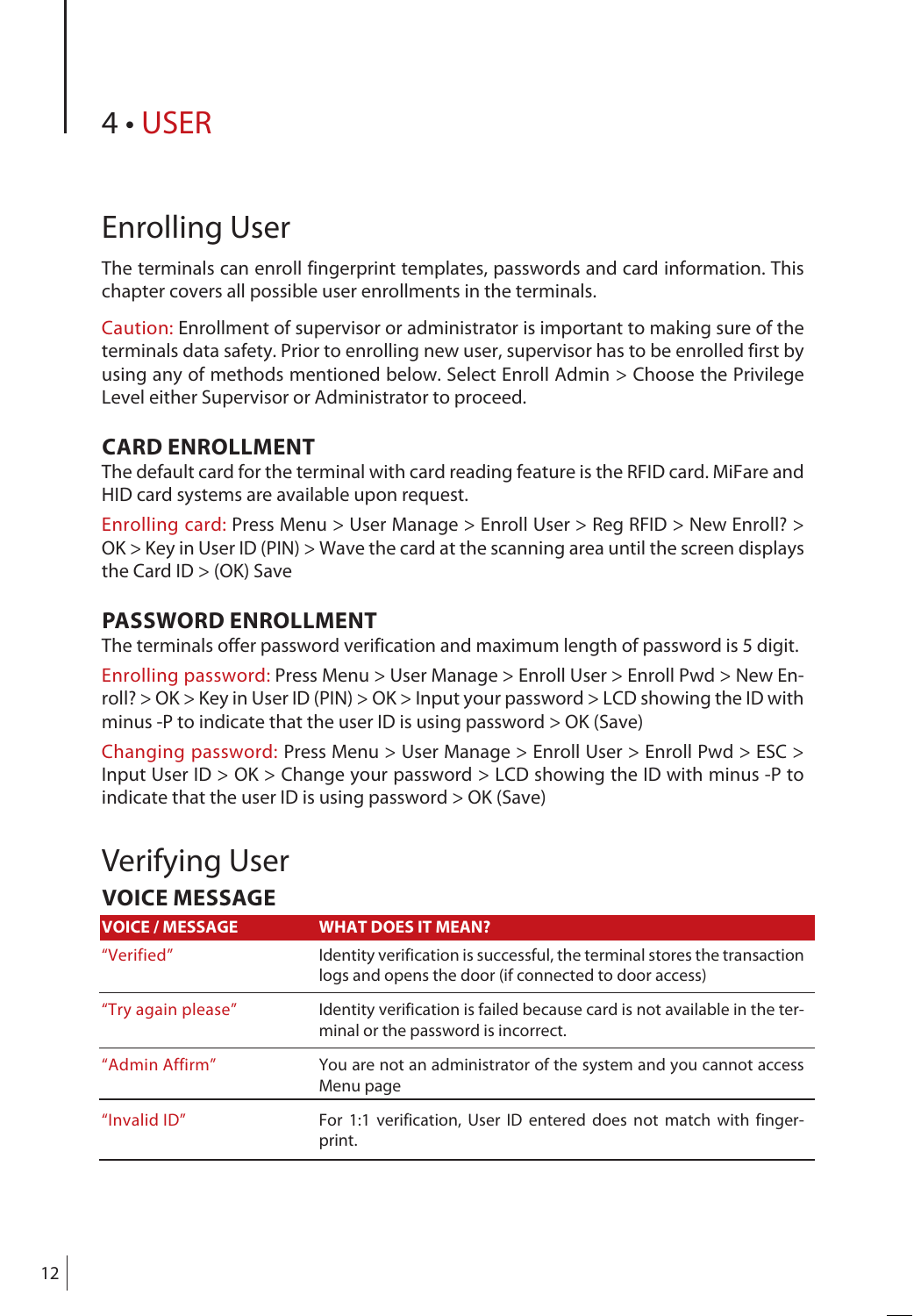### **Password Verification**

Password can be an option for those who do not prefer to use other verification methods. To verify using password, insert User ID > OK > insert password and press OK.

### **Card Verification**

Place the card on the card scanning area and the terminal will read and verify the card.

# Adding User Information

User information can be added into FingerTec terminals through the TCMS V3 software. After the information is updated, sync TCMS V3 and the terminal to display the information.

# Deleting User

Only an administrator can perform user deletion at the terminal. To delete certain user(s), press Menu > User Manage > Delete > Input User ID > The terminal will tell you the verification method enrolled by the user ID > OK > Prompting you to Delete User > Press OK > Confirmation is required > OK as Yes and Esc as No

# Access Level/Privilege

| <b>PRIVILEGE</b> | <b>USER ROLES</b>                                                                                                                                 |
|------------------|---------------------------------------------------------------------------------------------------------------------------------------------------|
| Normal User      | Only use the terminal to verify your identity. You cannot access into the Menu<br>and make changes on settings and system                         |
| Enroller         | You are allowed to access into the menu to enroll user only.                                                                                      |
| Administrator    | You are allowed to access into the menu to enroll users only and edit simple se<br>tings and system excluding access options and advanced options |
| Supervisor       | You are allowed to access into the menu to enroll users and edit settings and<br>system                                                           |

The terminal offers various types of access level or privilege.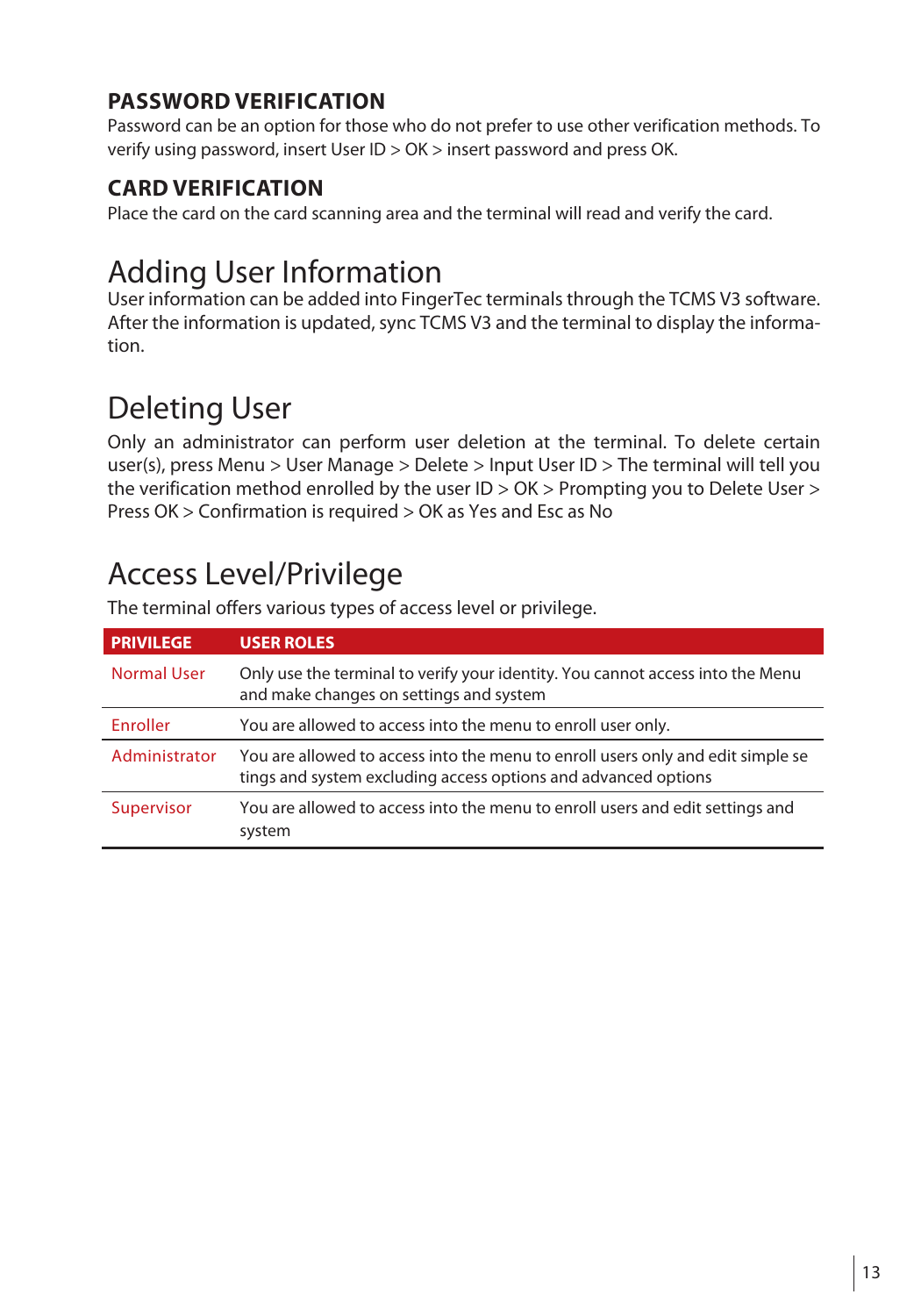# 5 • SYSTEM

### General Settings

### **Adjusting Date/Time**

The function of the terminal is to record time attendance and door access activities of employees. Precision in time and date cannot be compromised for the system to work efficiently. Adjust Date/Time according to your time zone. Press Menu > Options > System Opt > Date/Time > Select Value > OK

#### **Date Format**

Date format differs based on countries for example in Malaysia the format used is, datemonth-year whereas in America, month comes first. Choose your date format according to your preference. The default format is dd-mm-yy. Press Menu >Options > System Opt > Fmt > Select Format > OK

#### **System Language**

The terminals offers various languages to match your local requirements. Maximum of 3 language packs available in one terminal at a time and it's set according to your request during purchase. Default language is English. Press Menu > Options > System Opt > Language > Choose your language > OK

#### **Voice**

The terminal has certain voice commands to guide users during enrolment and to notify users during the identity verification process. Press Menu > Options > System Opt > Adv Option > Voice > Y/N

#### **Volume (%)**

Voice Control lets you control the level of volume emitted by the terminal.

Adjust Volume: Default volume of the terminal's voice is 65. The volume can go as high as 100 and as low as 0. To sustain the performance of speaker in the terminal it's recommended to stay at range 60-70. To adjust the volume Press Menu > Options > System Opt > Adv Option > Adj VOL (%) > Set your number > OK.

#### **User Interface Style**

The terminals offer different user interface style. Select your style based on your preference. Press Menu > Options > UI Style > Select your style > OK

# Update Firmware

FingerTec offers update of the terminal regularly through software in a PC. Please always consult your local reseller before you update firmware of the terminal or alternatively you can contact us atsupport@fingertecaustralia.com.au.

Save the latest firmware in a USB flash disk before attempting this operation . Press Menu >Options > System Opt > Adv Option > Upd Firmware >OK > Plug Pen Drive? >  $Insert the USR Flash Disk into the slot  $OK$$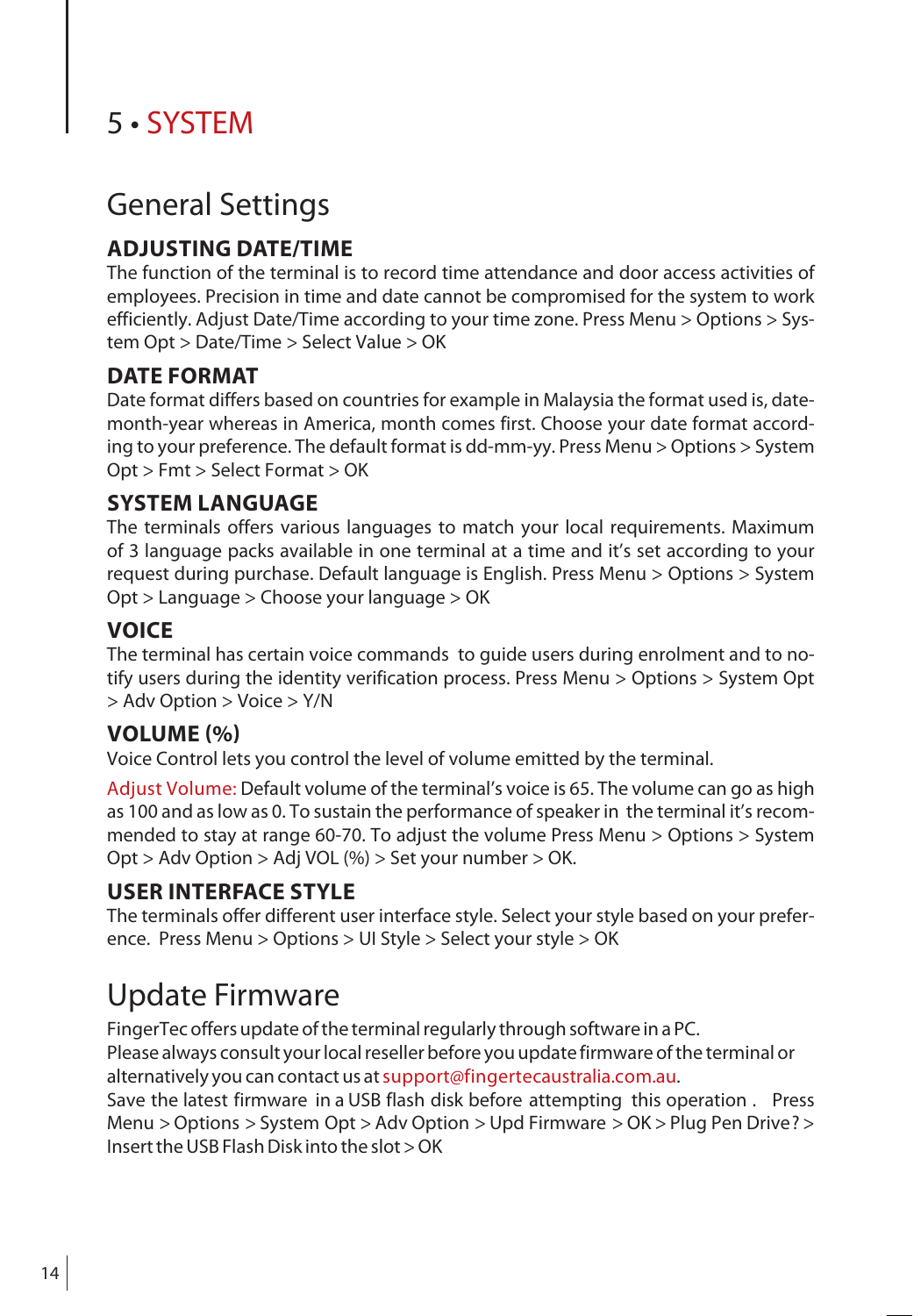# System Information

The terminals keep information of the system and thisinformation is available for viewing by administrators.

### **Number of Users in the Terminal (User Count)**

Every model of the terminal has different user capacity depending on the number of templates a user has in a terminal. For example, if a terminal could contain 3000 fingerprint templates and a user is entitled to 2 templates enrolment, the total user of the system would be 1500. To find out how many users are enrolled in a terminal: Press Menu > Sys Info > User Cnt > View the number

### **Quantity of Fingerprint Templates Stored in the Terminal**

#### **(FP Count)** *(This feature is NOT available in TimeLine 100 model.)*

The terminals contain fingerprint templates and the capacity differs from one model to another. To find out the number of fingerprint count in the terminal: Press Menu > Sys Info > FP Cnt > View the number

### **Quantity of Attendance Logs Saved In the Terminal (Att Log)**

Once verification is completed, an attendance log will be stored in the terminal as record. A terminal can contain up to 120,000 logs depending on the models. Press Menu > Sys Info > AttLogs Cnt > View the number

### **Number of Administrators Registered in the Terminal (Admin Count)**

A company can enroll several administrators to manage the system. This function enable the company to check the number of administrator present for a particular terminal. Press Menu > Sys Info > Admin Cnt > View the number

#### **Number of Password Users Available in the Terminal (Password User)**

Users can do verification using PIN password and a combination of fingerprint and password. To find out how many users are using password: Press Menu > Sys Info > Password User > View the number

#### **Number of Time Scanners Have Been Used for Verification (S Logs)**

S logs stands for scanner logs, which means the number of times the scanner has been used for verification, regardless of whether it is successful or not. To view the scanner logs: Press Menu > Sys Info > S Logs > View the number of S Logs

#### **Free Space Information (Free Space)**

Find out the information about availability of space in your terminal through this function. Press Menu > Sys Info > Free Space > View the info Information available includes fingerprint count, att log and S logs.

### **Device Information (Dev Info)**

Find out the information about your terminal through this function. Press Menu > Sys Info > Dev Info > View the info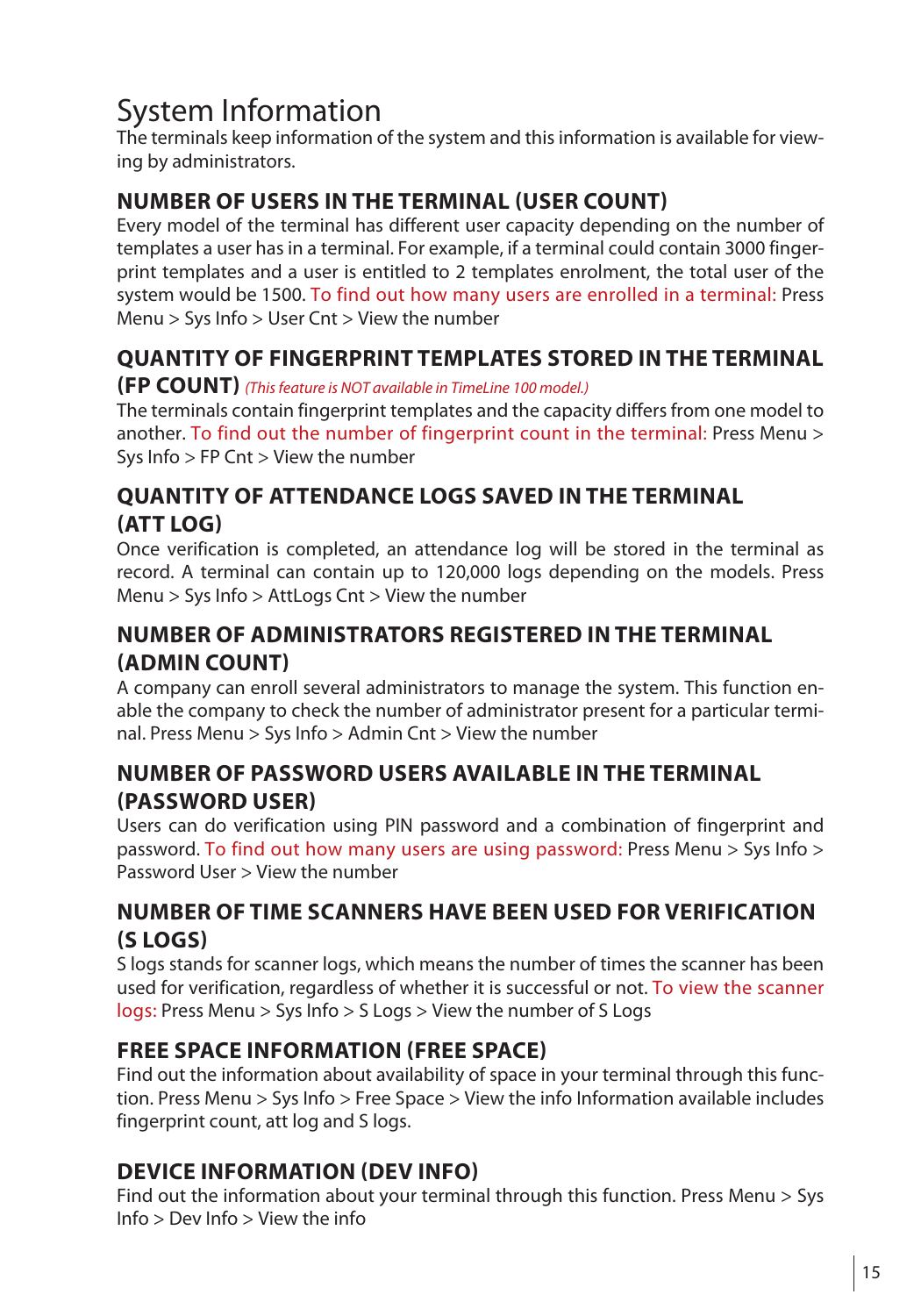*Information available includes:*

AttLog (10k): Showing the number of attendance logs that can be stored in the terminal, for example for AttLog (10k) 12 means 10,000 x 12 = 120,000

S Logs: Showing the number of Scanner Logs available for the terminal.

Manufactured Time (Manu Time): The date and time when the terminal was produced is displayed when you press Manu Time

Serial Number of the Terminal (Serial Num): The serial number of the terminal is important to activate the software and to liaise with FingerTec Worldwide in support issues. The Serial number is pasted on the back of the terminal but in case the sticker is damaged, this is where you can retrieve the serial number.

Manufacturer: Get the name of the manufacturer of the terminal here.

Device Name: All models have different names. If you don't know the name of the terminal that you are having, get it here.

Algorithm Version: FingerTec Worldwide has already released a few algorithm versions into the market since the year 2000. New algorithm version comes with some improvements. This is where you can find terminal's algorithm version.

Firmware Version: Support sometimes require firmware version to resolve some support issues. The version and date of the version is released is provided here. For example: Ver 6.20 Aug 19 2009

View MAC: Thisfeature is a security feature of the products. Linking Software to the terminal requiring the correct MAC address. Without availability of MAC address,software will not be activated correctly. All products are supplied with the correct MAC address to ease communication. This is also to hinder people from using software with a different hardware brand. An example of a MAC addressis 00:0A:5D F1 BE 57. Menu > Sys Info > Dev Info > View MAC

MCU Version: An MCU isthe Main Controller Unit for the terminals. Version of the MCU determines the features and functions the terminal carries. *To check the MCU Version: Menu > Sys Info > Dev Info > MCU Version*

# Log Information (Log Opt)

A terminal can only retain certain amount of information before the terminal becomes full and stops accepting any more data . To maintain the performance of a terminal, you can set an alarm to alert you when the data reaches a certain warning level.

#### **Alarm SuperLog**

To instruct terminal to alert user if the transaction storage for administrator login isless than as configured. Default value is 99.

### **Alarm AttLog**

To instruct terminal to alert user if the transaction storage is less than as configured. Default value is 99

#### **Recheck Min**

To instruct terminal to update clocking times of all users in a time interval. Default is 10 mins.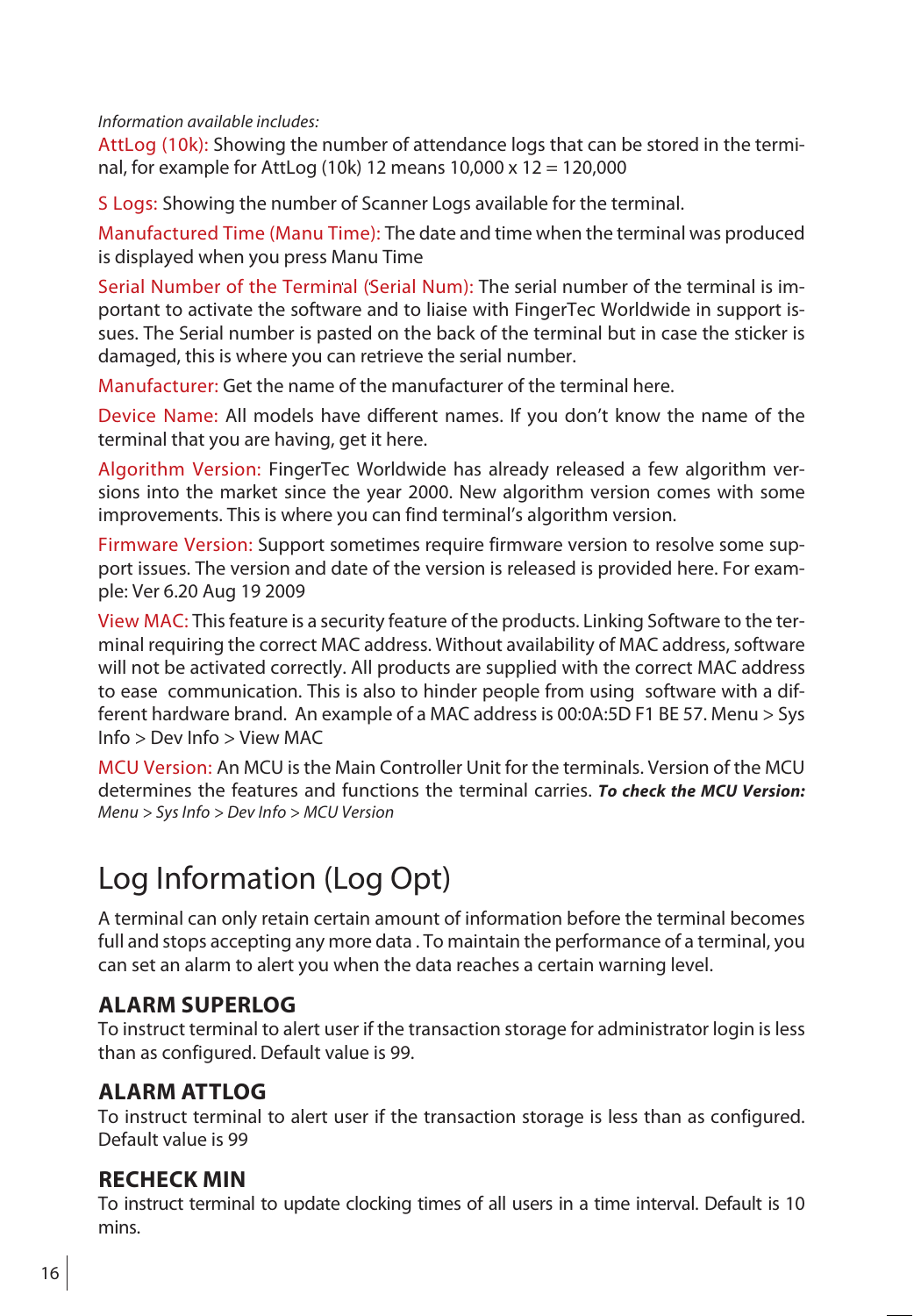# 6 • DATA

Every time an enrollment is performed or a verification is done, a transaction log is created and stored inside the terminal. The data contains created terminal ID, date, time, userID and transaction activity. For example, 010502100900000000 0010000:

These logs need to be managed to maintain the effectiveness of the terminal. It is recommended to do the housekeeping of data from the software but there are 5 functions available in Data icon to enable you to manage data in the terminals

| <b>DESCRIPTION</b>       | <b>CODE</b> |
|--------------------------|-------------|
| <b>Terminal ID</b>       | 01          |
| Date (ddmmyy)            | 050210      |
| Time (hhmm)              | 0900        |
| User ID                  | 000000001   |
| <b>Transaction Code</b>  | ΩO          |
| <b>Terminal Activity</b> | ററ          |
|                          |             |

# Deleting Transaction Logs

Delete Attendance Logs: The fingerprint terminal stores every transaction logs of its user. Once a user is enrolled and verified, the logs will be kept in the terminal. Sometimes housekeeping needs to be done to sustain the terminal's performance. Please be certain before performing this operation because once the OK button is pressed, all attendance logs will be lost. Press Menu > Options > System Opt > Adv Option > Del Attlogs > OK > Delete? OK

### Deleting All Data

Clear All Data: The fingerprint terminal contains all user data including User ID, verification methods, fingerprint templates, logs, etc. This operation allows deletion of all data in the terminal. Please be certain before performing this operation because once the OK button is pressed, all data will be lost. Press Menu > Options > System Opt > Adv Option > Clear All Data > OK > Delete? OK

### Managing User Privileges

Clear Admin Privilege: To access system menu, it is recommended to enroll administrator to the system. Once administrator is enrolled, every time someone presses the Menu button, Admin Affirm message will be displayed. Clear Admin Privilege operation allows the current administrator to clear all his/her data to make way for the new administrator's data. Once the operation is completed, system menu is accessible by all users. Press Menu > Options > System Opt > Adv Option > Clr Admin Pri > OK > Continue? > OK

### Resetting to Factory Settings

Reset Option: This feature is to restore all settings in the terminal to return to the original factory settings. You have to be certain before conducting this operation because once the OK button is pressed the terminal will be reset automatically. Press Menu > Options > System Opt > Adv Option > Reset Opts > OK. Please redo all the settings to suit to your company's requirements. Press Menu > Data icon > Restore to Factory Settings > Confirmation is required (Yes/No)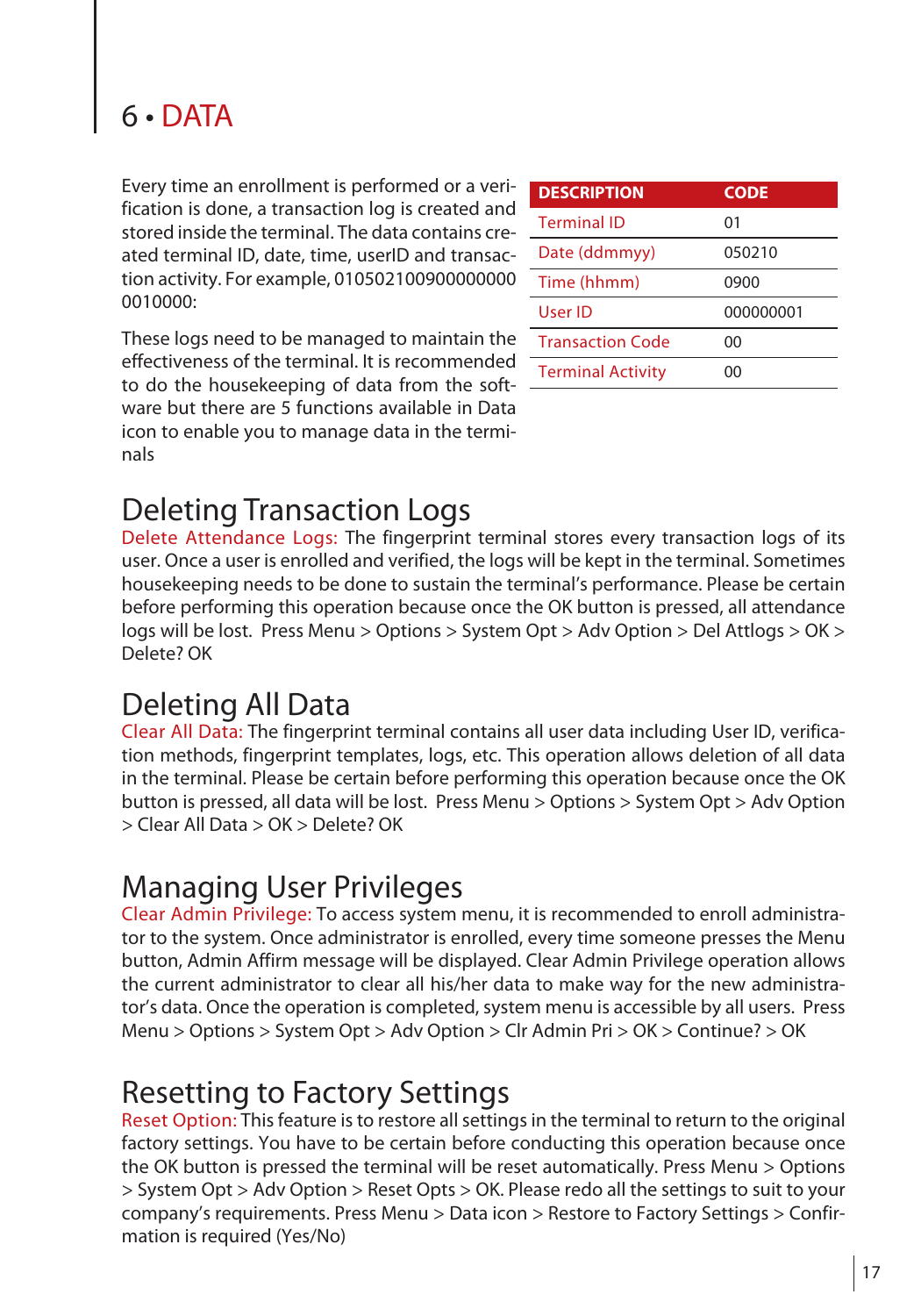# 7 • USB

# Understanding the Need for USB Flash Disk

Communication between the terminal and a PC is very important to upload and download transaction data for time attendance and door access reports. The terminal offers a few communication options such as LAN and serial cable connections but sometimes there are scenarios that require USB (Universal Serial Bus) connectivity. USB can connect to the terminal with a computer for download and upload of user information and transaction logs. In the terminal, the USB Flash Disk function is known as Pen Drive Management.

# Type of USB

There are various types of USB available in the market. The terminal can only work with USB flash disks that support minimum Linux Kernel 2.4.x, working fine with Imation, Transcend and Pen Drive (minimum support Linux Kernel 2.4.x) To determine the type of USB compatible by FingerTec terminal, please refer to your reseller.

### Downloading Attendance Logs

To download attendance logs from the terminal to the computer: Press Menu > Pen-Drive Mng > DwnLoad AttLog > The terminal would require you to plug in the USB Flash Disk to proceed. After download process is complete, eject USB Flask Disk from the terminal and connect it to your PC that has been installed with the software. Upload the data from the USB into software for further processing.

# Downloading User Data

Enrollment of user must be done at the terminal. During enrollment, user data such as name and user ID are entered. To sync the data between the terminal and computer: Press Menu > PenDrive Mng > DwnLoad User > The terminal would require you to plug in the USB Flash Disk to proceed.

# Uploading User Data from USB to Terminal

While administrator can input user data from the terminal, the rest of the users information is completed in the software. Get the latest updates of user information from the software to the terminal by using a USB Flash Disk. Press Menu > PenDrive Mng > Up-Load User > The terminal would require you to plug in the USB Flash Disk to proceed.

### Uploading Short Messages

Some the terminals can display a short messaging system on the LCD. The SMS can be private or public. To assign sms to an individual or all staff using USB: Press Menu > PenDrive Mng > Upload SMS > Insert the USB Flash Disk to proceed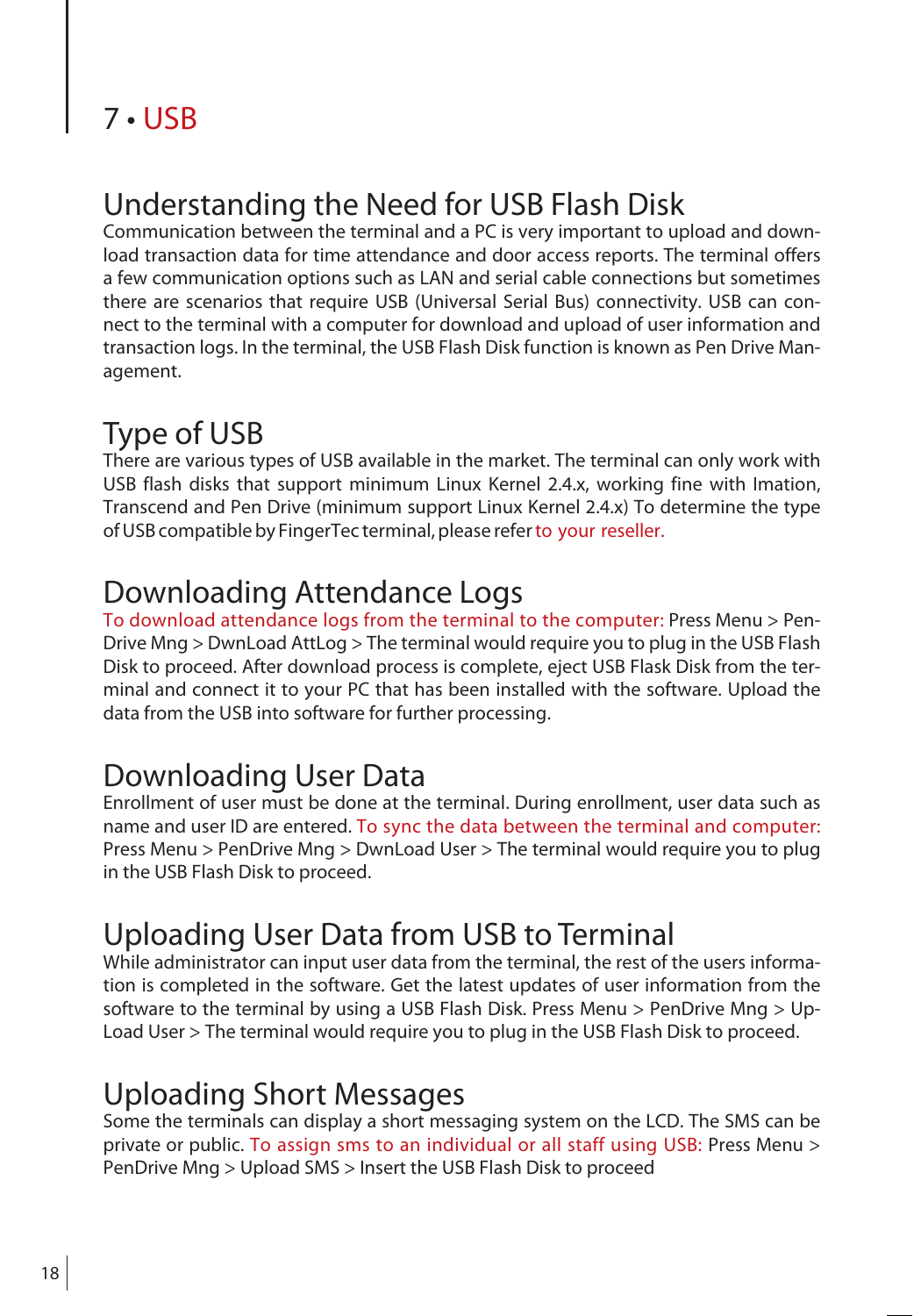# 8 • RFID CARD FUNCTION

The fingerprint terminals are versatile and it can accept card verifications. This chapter covers the Radio Frequency Identification or better known as RFID system. The terminals accept RFID card with specifications of 64-bit, 125kHz.

## Enrollment of RFID Card

RFID can be enrolled alone, with fingerprint or with password. Each RFID card comes with a unique ID and the terminals will read from the numbers and match it with the card.

Enrollment of RFID is easy. Press Menu > User Manage > Enroll User/Admin > Reg RFID > OK > Do you want to do new enrollment? > OK > Insert the user ID > OK > Wave the card to the induction area and the machine will display the card number on the LCD along with the User ID > OK > The terminal will display User ID-C meaning that the ID is enrolled with card > OK(Save)

# Deleting RFID Card

RFID card can be used again and again but the information in the card must be deleted first before inserting new information.

Press Menu > User Manage > Delete > Input the User ID and wave the card at the induction area  $>$  The LCD will ask whether you want to delete the User ID-C  $>$  The terminal will ask whether you want to delete User ID > And to delete user. Press OK to all.

Once the card has been emptied, it can be used again. 

# Changing Card ID

Press Menu > User Manage > Enroll User/Admin > Reg RFID > ESC > Change Card ID > Key in Original ID > OK > Wave new card > OK (Save)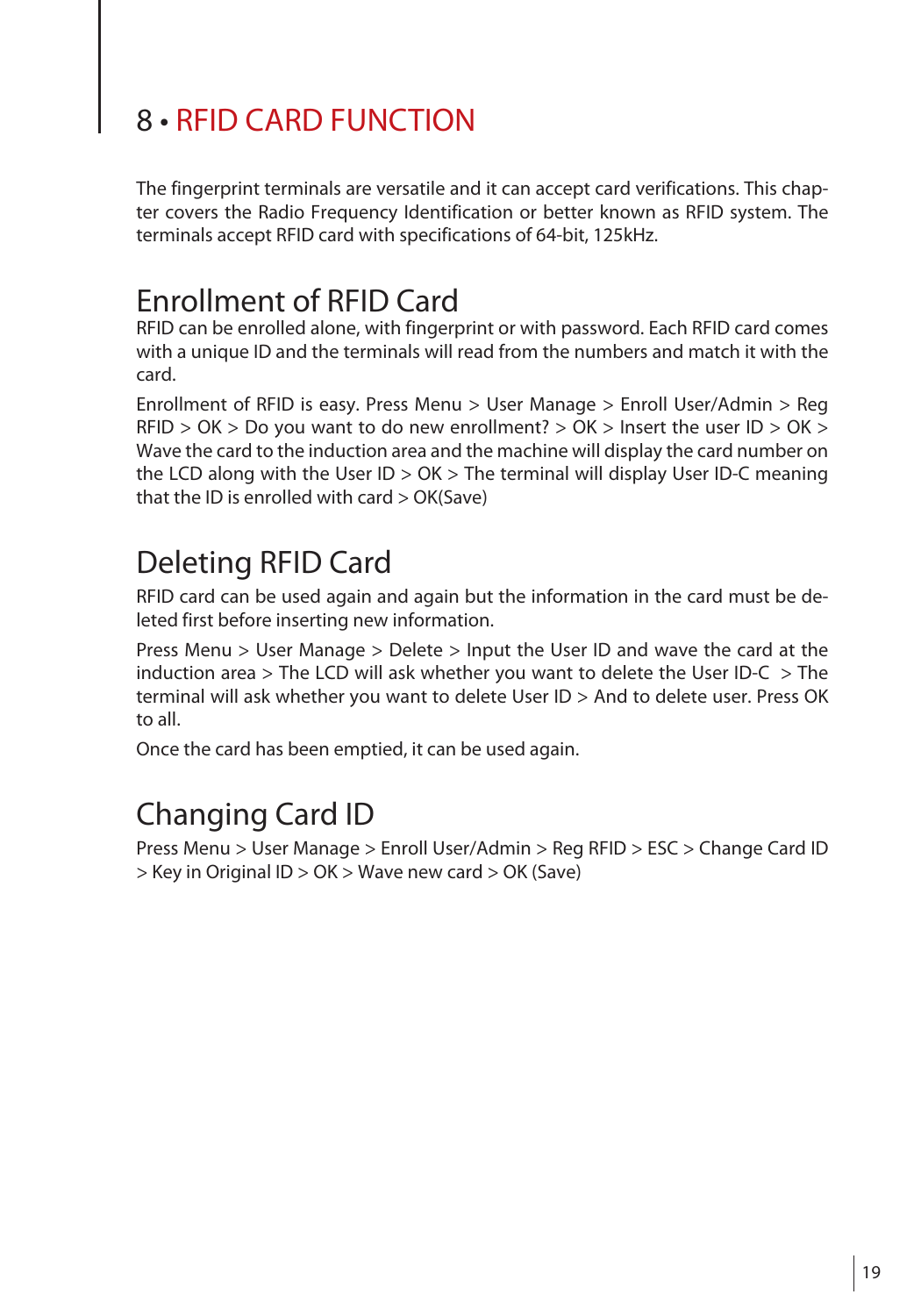# 9 • HID CARD FUNCTION

The terminals accept HID card with specifications of 1325, 26-bit, 125kHz. The Prox II cards support 26-bit and it comes with unique programming information into its contents, which include card reading bits, card number range, facility code, site code, etc. HID cards also applies encryption to the contents o the card to maintain high level of security and to eliminate duplications.

### Registering HID Card

Registration of HID card is similar to registration of normal RFID cards. Press Menu > User Manage > Enroll User/Admin > Reg RFID > Do you want to do new enrollment? > Insert user ID > Wave the card to the induction area and the machine will display the card number along with the user ID on the LCD > The terminal will display UserID-C indicating that the user ID has been enrolled with card > OK(Save)

### Deleting HID Card

HID card can be used again and again but the information in the card must be deleted first before inserting new information.

Press Menu > User Manage > Delete > Input the User ID and wave the card at the induction area > The LCD will ask whether you want to delete the User ID-C > The terminal will ask whether you want to delete User ID > And to delete user. Press OK to all.

Once the card has been emptied, it can be used again.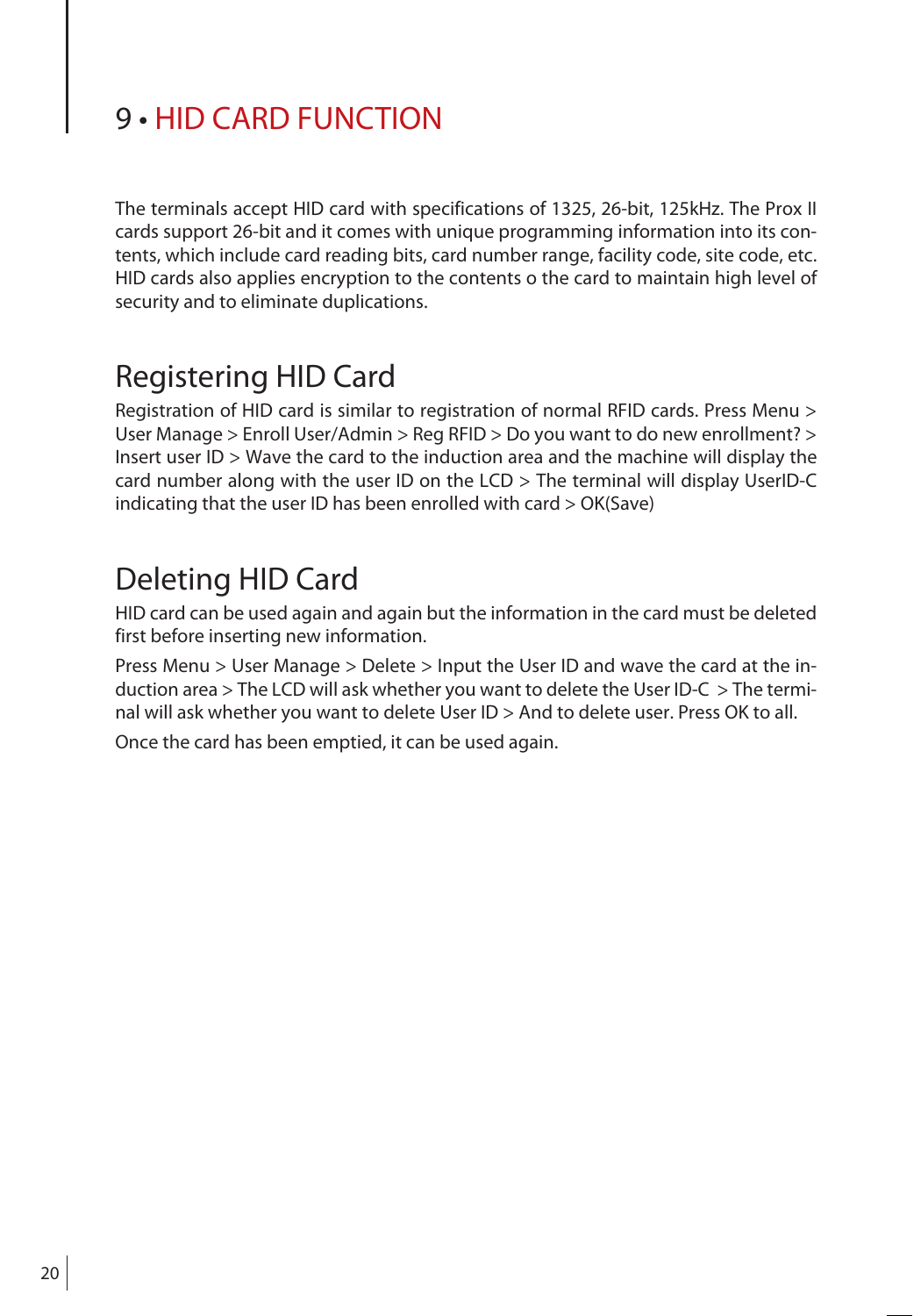# 10 · AUTO TEST

# Who should do the Auto Test?

Auto Test page is to diagnose or analyze the conditions in the terminal. There are 6 tests available in the Auto Test page and only the administrator is allowed to perform the test. Before running any tests, kindly contact your reseller for advice or you could email support@fingertec.com.

## Run All Tests At Once

The Auto Test contains 6 tests and to run all of them at once, Press Menu > Options > Auto Test > Run All Test > OK > "Pls keep Pwr On" message will be displayed > The terminal will run all tests and when finished the LCD will display the result such as this: All: 31 Bad: 0, to indicate the level of breakdown in the terminal.

## FLASH Test

Press Menu > Options > Auto Test > FLASH test > OK > "Pls keep Pwr On" message will be displayed > The terminal will run all tests and when finished the LCD will display the result such as this: All: 31 Bad: 0

# LCD Test

Press Menu > Options > Auto Test > LCD test > OK > The screen will display lines of 'W'. Any missing Ws or jagged W indicates LCD error. Escape to return to the previous page

### Voice Test

Press Menu > Options > Auto Test > Voice test > OK > The LCD will display for example: "Play Voice 1" and you will hear the message for that. Press OK to listen to the next voice. Any error indictes that something is wrong with the speaker.

### FP Reader *(This feature is NOT available in TimeLine 100 model.)*

Press Menu > Options > Auto Test > FP Reader > OK > If your fingerprint sensor is not in good condition, you will see "OK!"

### Key Test

Press Menu > Options > Auto Test > Key Test > OK > Press any key and look at the LCD display. If the key matches the description on the LCD, the keypad is in good condition

# RTC Test

Press Menu > Options > Auto Test > RTC test > OK > If the RTC battery isstill working, the test will prompt an "OK!"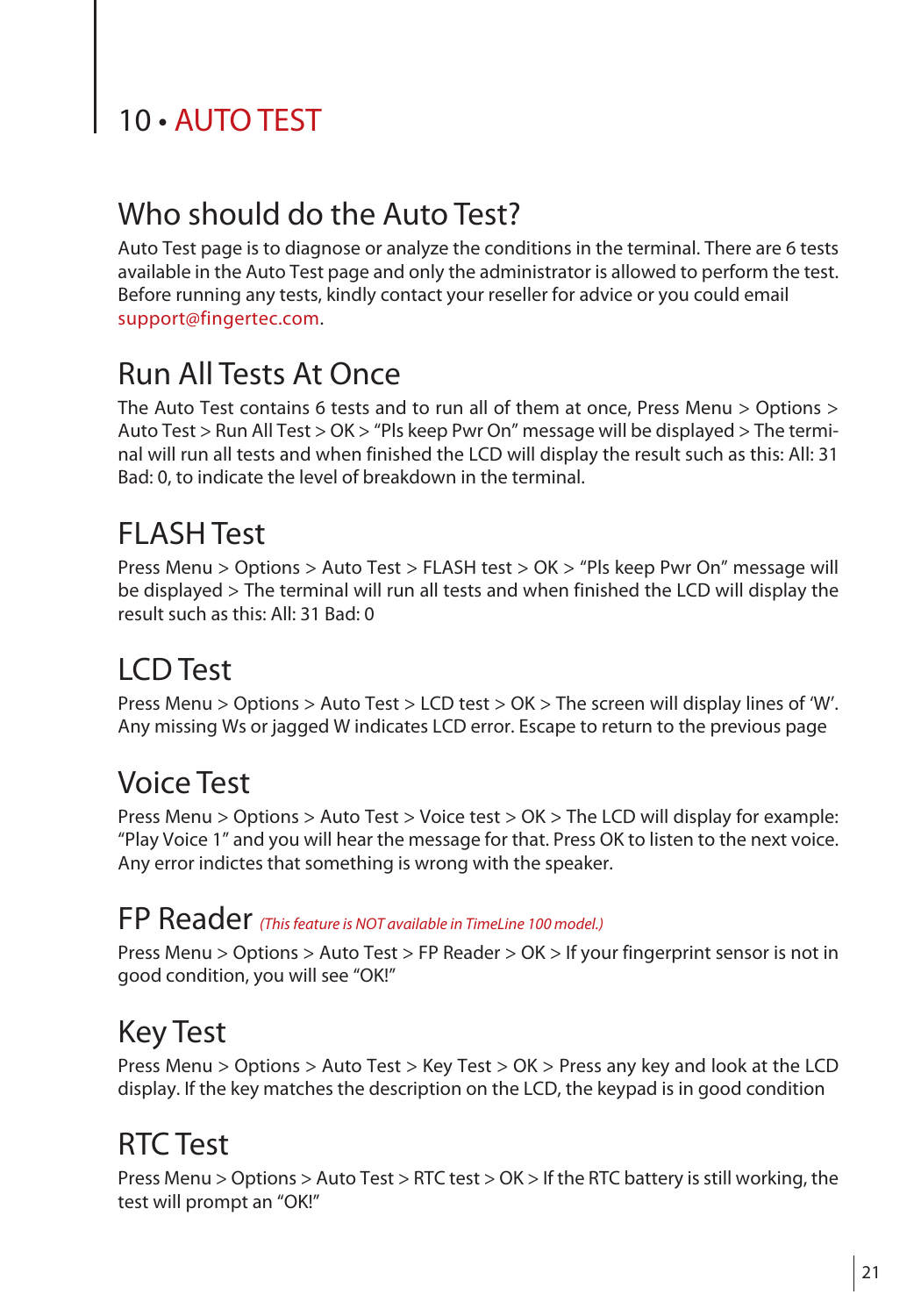# TROUBLESHOOTING

### "Unable to Connect"Appears

When this message appears, it means that the settings for the terminals and the computers are not properly done. Find out which method you are using to connect. FingerTec offers LAN, RS232, RS485 and USB communication methods. Refer to Chapter 3: Connection - Syncing Terminal, page 14 to further understand the topic.

# "Admin Affirm"Appears

You are not an administrator of this terminal. Only an authorized administrator of the system is allowed to access the Menu. Any attempt of normal user to access the Menu will prompt "Admin Affirm" message on the screen. In case the administrator has resigned from the company, kindly contact your FingerTec authorized reseller to access the terminal.

# The LED is Blinking All The Time

You have nothing to worry about unless the blinking light is red. The green light indicates that terminal is on standby mode. Red blinking light may signal a problem in the terminal. Charge your terminals for a few hours to avoid the red light from blinking. Consult your reseller for technical advice.

# RFID Card Doesn't Respond

Two possibilities for this problem

#### Have you registered the card to the terminal?

The card must be registered to the terminal before the terminal could read the information in the card. Refer to chapter 8 User, page 29 for card enrollment.

#### Have you assigned the user ID to the verification group that supports RFID card?

Without setting the terminal that you are under a group that supports RFID card, the FingerTec terminal wouldn't read your card.

### No Sound

A few things could cause this problem:

The terminal voice mode is silent: Perhaps someone has turned off the voice in your terminal or reduced its volume to 0%. Refer to Chapter 5 System, page 22 under Voice to rectify.

Speaker is damaged: Once you have rectified the voice mode and the problem persists, proceed to test the voice. Go to Chapter 11 Auto Test, page 34 to do the test. If no voice emitted, contact your local reseller for support.

For more troubleshooting, go to email support@fingertecaustralia.com.au.